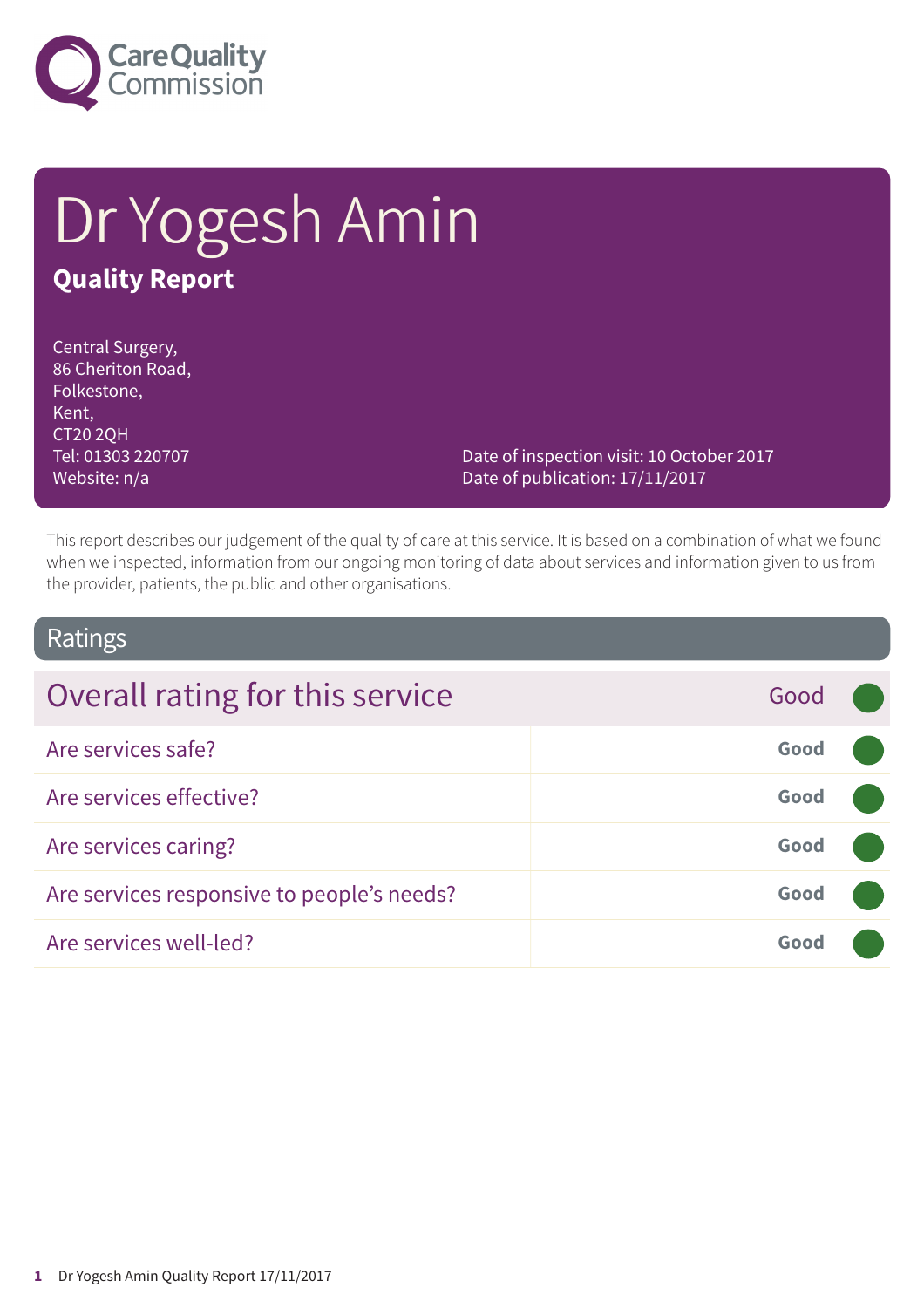### **Contents**

| Summary of this inspection                  | Page           |
|---------------------------------------------|----------------|
| Overall summary                             | $\overline{2}$ |
| The five questions we ask and what we found | $\overline{4}$ |
| The six population groups and what we found | $\overline{7}$ |
| What people who use the service say         | 10             |
| Detailed findings from this inspection      |                |
| Our inspection team                         | 11             |
| Background to Dr Yogesh Amin                | 11             |
| Why we carried out this inspection          | 11             |
| How we carried out this inspection          | 11             |
| Detailed findings                           | 13             |
|                                             |                |

### Overall summary

#### **Letter from the Chief Inspector of General Practice**

We carried out an announced comprehensive inspection at Dr Yogesh Amin also referred to as Central Surgery on 8 February 2017. The overall rating for the practice was inadequate and the practice was placed in special measures for a period of six months. The full comprehensive report on the February 2017 inspection can be found by selecting the 'all reports' link for Dr Yogesh Amin on our website at www.cqc.org.uk.

This inspection was undertaken following the period of special measures and was an announced comprehensive inspection on 10 October 2017. Overall the practice is rated as good.

Our key findings across all the areas we inspected were as follows:

- We found there was an effective system for reporting and recording significant events; lessons were shared to make sure action was taken to improve safety in the practice.
- We found there were systems in place for the safe prescribing and monitoring of medicines.
- The practice was clean and tidy and appropriate infection control audits had been conducted to identify and mitigate risks.
- Data from the national GP patient survey showed patients rated the practice consistently higher than others for several aspects of care. Patients reported high levels of satisfaction with the service. One hundred percent of respondents in the national GP patient survey said they had confidence and trust in the last GP they saw compared to the CCG average of 95% and the national average of 95%. Ninety nine percentage of respondents in the national GP patient survey described their experience of making an appointment as good compared with the CCG average of 72% and the national average of 73%.
- Patients praised the practice team. They told us the reception staff were always polite, friendly and helpful and Dr Amin took time to listen to them and consider all their needs explaining their choices and treatment options. They told us they believed he cared about their wellbeing and felt safe.
- The practice had clear leadership and a documented strategy for the service involving the proposed merging of the service with a neighbouring practice.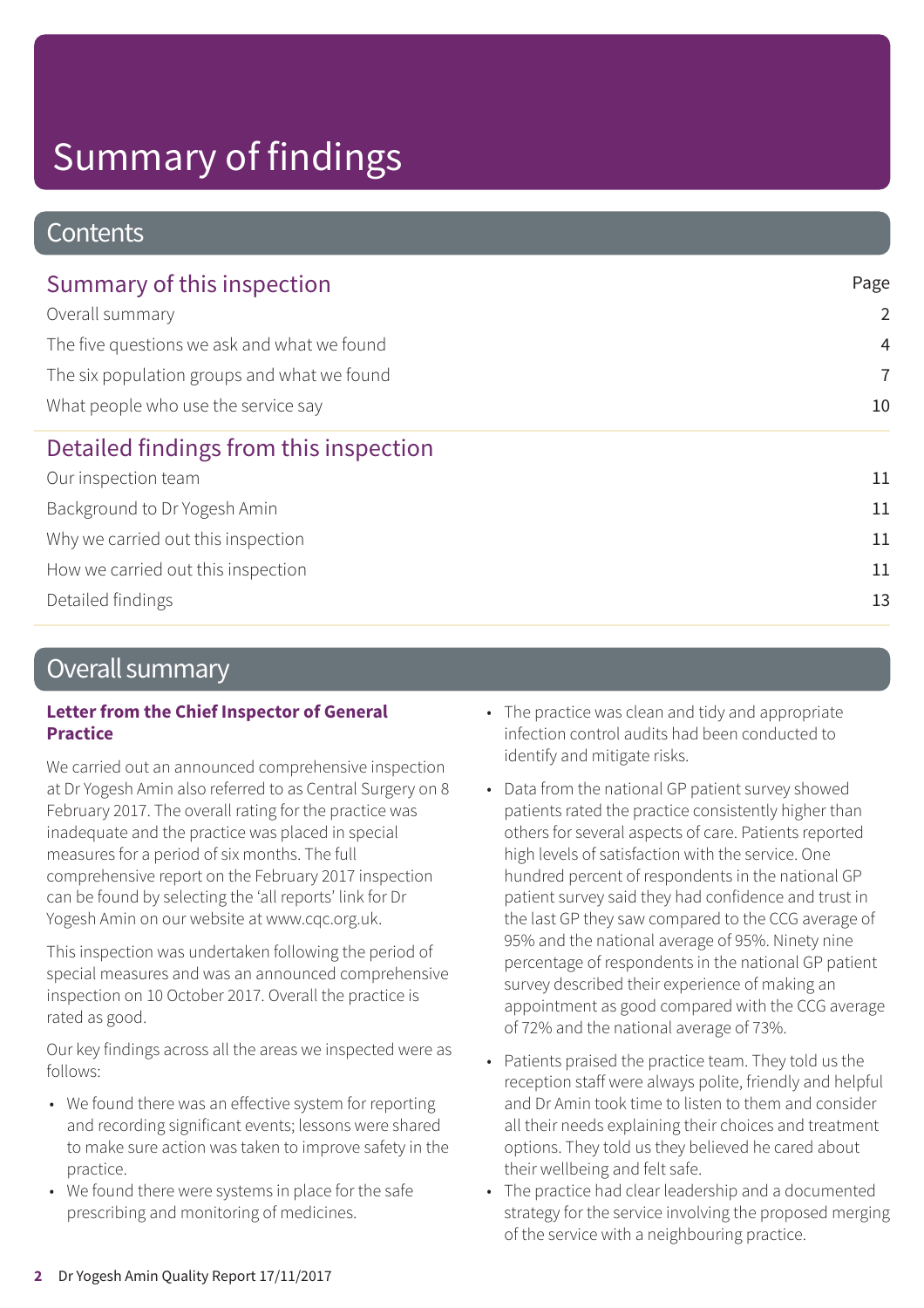- We found there were arrangements in place to monitor and improve quality and identify risk.
- Staff had inductions, training opportunities, annual performance reviews and attended staff meetings.
- The practice knew their patients and listened to them. They had an established patient participation group and they told us they felt valued and spoke highly of the service.

I am taking this service out of special measures. This recognises the significant improvements made to the quality of care provided by this service.

#### **Professor Steve Field (CBE FRCP FFPH FRCGP)**

#### **Chief Inspector of General Practice**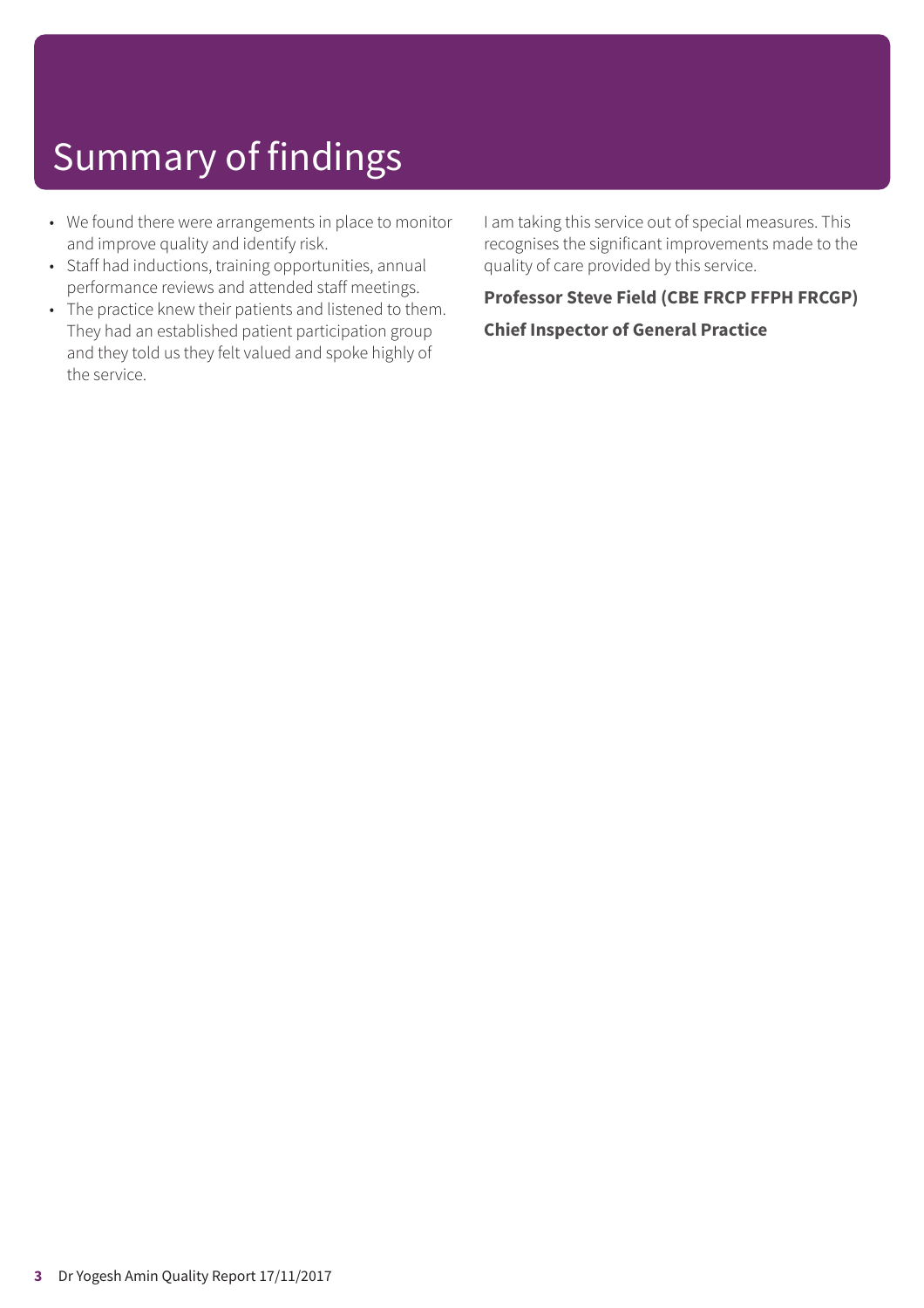### The five questions we ask and what we found

We always ask the following five questions of services.

#### **Are services safe?**

The practice is rated as good for providing safe services.

- We found there was an effective system for reporting and recording significant events; lessons were shared to make sure action was taken to improve safety in the practice.
- We found there were systems in place for the safe prescribing and monitoring of medicines.
- The practice was clean and tidy and appropriate infection control audits had been conducted to identify and mitigate risks.
- The practice had clearly defined and embedded systems, processes and practices to minimise risks to patient safety.
- Staff demonstrated that they understood their responsibilities and all had received training on safeguarding children and vulnerable adults relevant to their role.
- The practice had arrangements to respond to emergencies and major incidents.

#### **Are services effective?**

The practice is rated as good for providing effective services.

- Data from the Quality and Outcomes Framework showed patient outcomes were above the national average achieving 96%.
- Staff were aware of national guidance but system could be strengthened to ensure it was embedded into practice.
- There was evidence of appraisals for staff.
- Staff worked with other health care professionals to understand and meet the range and complexity of patients' needs.
- End of life care was coordinated with other services involved.

#### **Are services caring?**

The practice is rated as good for providing caring services.

- Data from the national GP patient survey showed patients rated the practice consistently higher than others for several aspects of care.
- Survey information we reviewed showed that patients said they were treated with compassion, dignity and respect and they were involved in decisions about their care and treatment.

**Good –––**

**Good –––**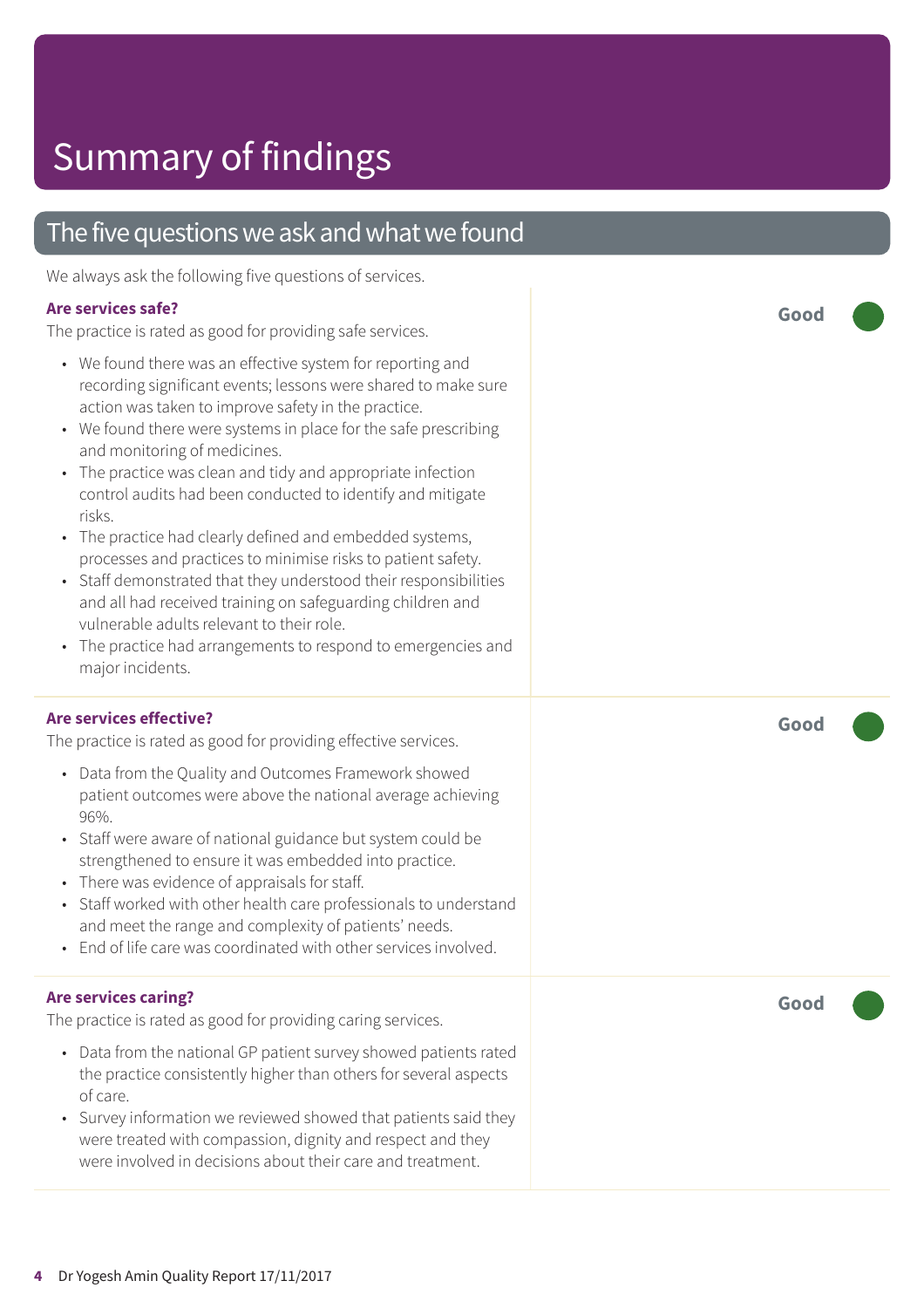- Patients praised the practice team. They told us the reception staff were always polite, friendly and helpful and Dr Amin took time to listen to them and consider all their needs explaining their choices and treatment options. They told us they believed he cared about their wellbeing and felt safe.
- Information for patients about the services available was accessible.
- We saw staff treated patients with kindness and respect, and maintained patient and information confidentiality.

#### **Are services responsive to people's needs?**

The practice is rated as good for providing responsive services.

- The practice had a good understanding of their population profile and had used this understanding to meet the individual needs of their patients.
- Patients told us all staff were helpful, they could always get through to the practice on the telephone and could make convenient appointments.
- Patients consistently reported receiving continuity of care as the lead GP oversaw all their needs.
- The practice worked with a neighbouring practice to ensure patients preferences and needs could be met.
- Information about how to complain was available. We found the practice responded quickly to issues raised. Learning from complaints was shared with staff and other stakeholders.

#### **Are services well-led?**

The practice is rated as good for being well-led.

- The practice had clear leadership and a documented strategy for the service involving the proposed merging of the service with a neighbouring practice.
- Staff were clear about the vision and their responsibilities in relation to it.
- The practice had policies and procedures to govern activity and held regular governance meetings.
- The practice had a systems to monitor and improve quality and identify risk.
- Staff had received induction, annual performance review and attended staff meetings and training opportunities.
- The provider was aware of the requirements of the duty of candour and we saw evidence the practice complied with these requirements.

**Good –––**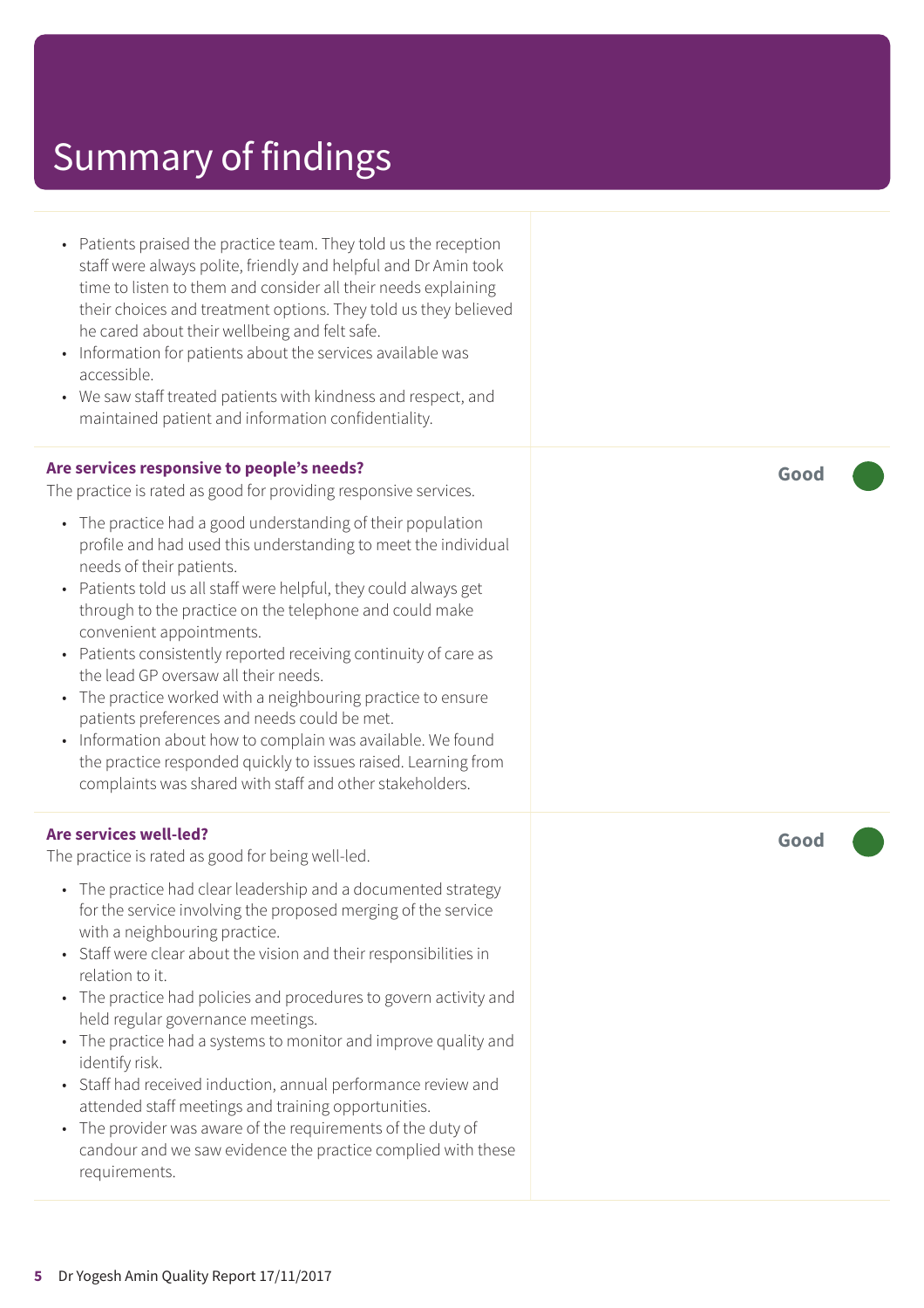- The lead GP encouraged a culture of openness and honesty. The practice had systems for being aware of notifiable safety incidents and sharing the information with staff and ensuring appropriate action was taken.
- The practice knew their patients and listened to them. They had an established patient participation group and they told us they felt valued and spoke highly of the service.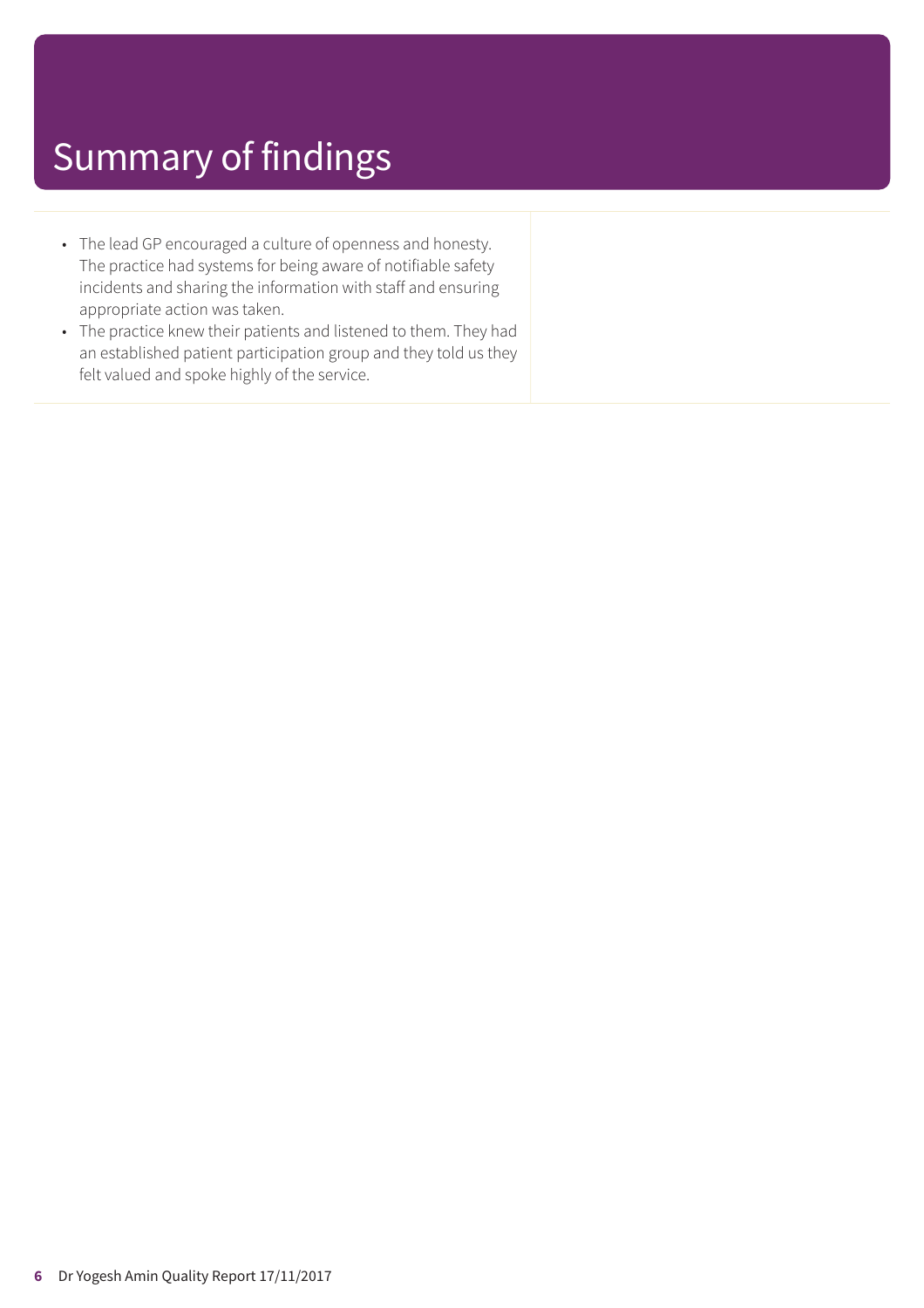### The six population groups and what we found

We always inspect the quality of care for these six population groups.

#### **Older people**

The practice is rated as good for the care of older people.

- Staff were able to recognise the signs of abuse in older patients and knew how to escalate any concerns.
- The practice knew their patients and provided personalised care to meet the needs of the older patients in its population. For examples; home visits and urgent appointments for those with enhanced needs.
- The practice identified at an early stage older patients who may need palliative care as they were approaching the end of life. It involved older patients in planning and making decisions about their care, including their end of life care.
- The practice followed up on older patients discharged from hospital and ensured that their care plans were updated to reflect any extra needs.
- Older patients were provided with health promotional advice and support to help them to maintain their health and independence for as long as possible.

#### **People with long term conditions**

The practice is rated as good for the care of people with long-term conditions.

- The lead GP oversaw the management of all patients with long term conditions.
- The practice achieved 88% of patients with diabetes on the register, in whom the last blood pressure reading (measured in the preceding 12 months) is 140/80mmHg or less.
- The practice followed up on patients with long-term conditions discharged from hospital and ensured that their care plans were updated to reflect any additional needs.
- The lead GP was the patients named GP and there was a system to recall patients for a structured annual review to check their health and medicines needs were being met. For those patients with the most complex needs, the named GP worked with relevant health and care professionals to deliver a multidisciplinary package of care.

#### **Families, children and young people**

The practice is rated as good for the care of families, children and young people.

**Good –––**

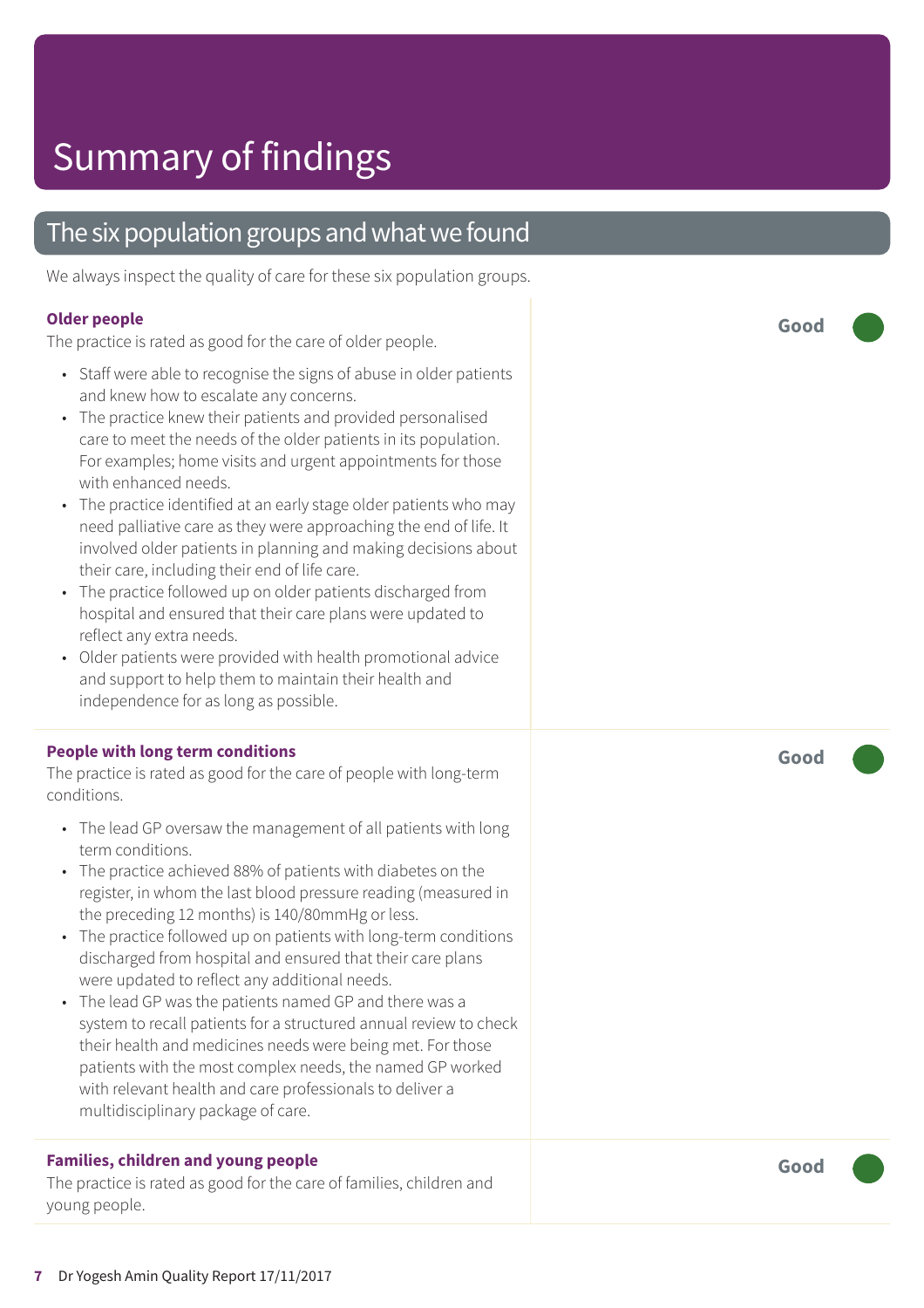- From a sample of documented examples reviewed we found there were systems to identify and follow up children living in disadvantaged circumstances and who were at risk.
- Immunisation rates were above the national and local averages for all standard childhood immunisations.
- Patients told us, on the day of inspection, that children and young people were treated in an age-appropriate way and were recognised as individuals.Appointments were available outside of school hours and the premises were suitable for children and babies.

#### **Working age people (including those recently retired and students)**

The practice is rated as good for the care of working age people (including those recently retired and students).

- The practice knew their patients and both the clinical team and members of the reception team adjusted their services to ensure these were accessible, flexible and offered continuity of care, for example, extended appointments where patients had multiple issues to discuss.
- The practice offered online services as well as health promotion and screening that reflects the needs for this age group.

#### **People whose circumstances may make them vulnerable**

The practice is rated as good for the care of people whose circumstances may make them vulnerable.

- The practice held a register of patients living in vulnerable circumstances.
- End of life care was delivered in a coordinated way which took into account the needs of those whose circumstances may make them vulnerable.
- The practice offered longer appointments for patients who would benefit from them such as patients with a learning disability.
- The practice regularly worked with other health care professionals in the case management of vulnerable patients.
- The practice had information available for vulnerable patients about how to access various support groups and voluntary organisations.
- Staff interviewed knew how to recognise signs of abuse in children, young people and adults whose circumstances may

**Good –––**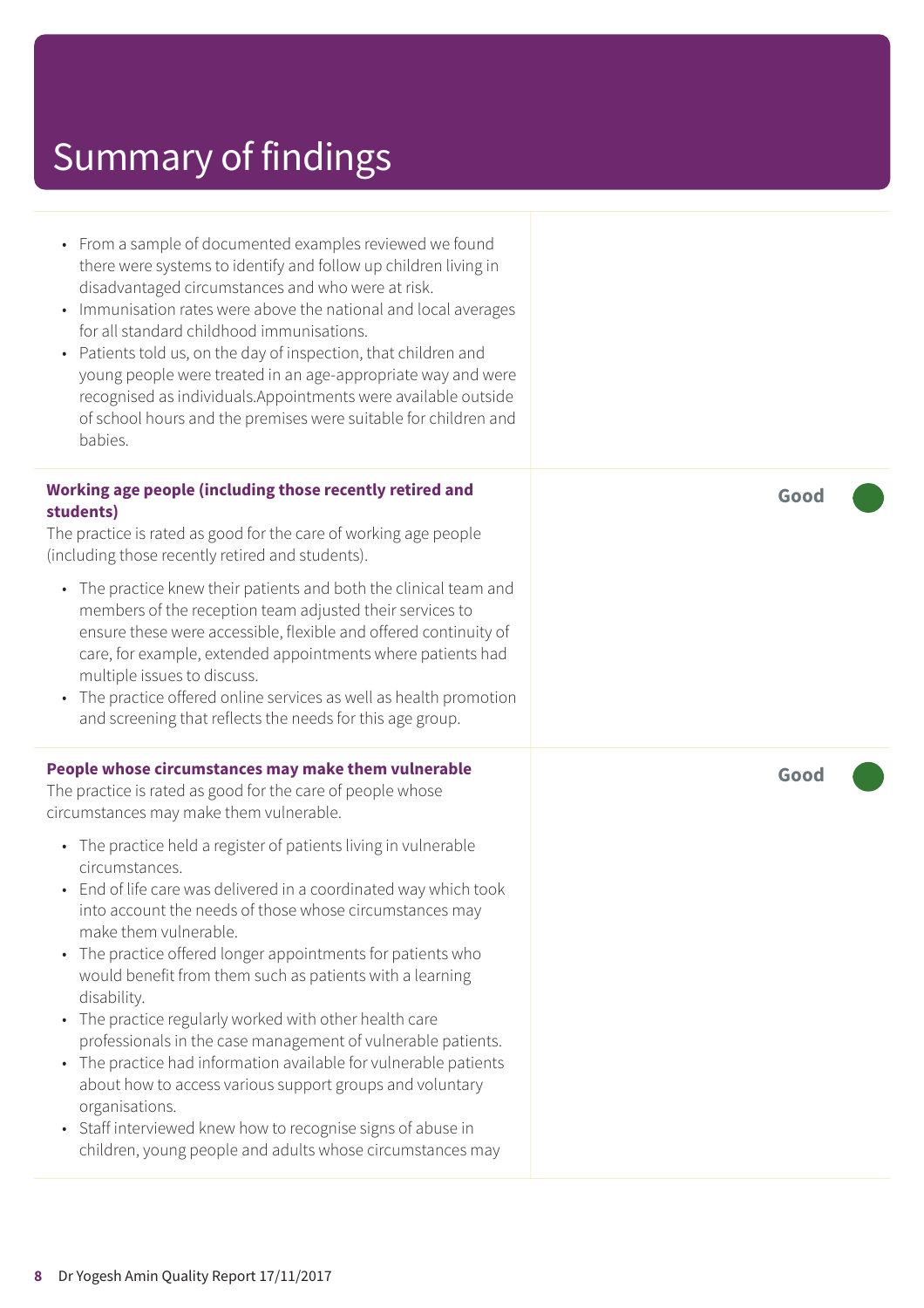make them vulnerable. They were aware of their responsibilities regarding information sharing, documentation of safeguarding concerns and how to contact relevant agencies in normal working hours and out of hours.

#### **People experiencing poor mental health (including people with dementia)**

The practice is rated as good for the care of people experiencing poor mental health (including people with dementia).

- The practice carried out advance care planning for patients living with dementia.
- 89% of patients diagnosed with dementia that had their care reviewed in a face to face meeting in the last 12 months, which was above the local average of 85% and the national average of 84%.
- The practice had a system for monitoring repeat prescribing for patients receiving medicines for mental health needs.
- 100% of patients with schizophrenia, bipolar affective disorder and other psychoses who have a comprehensive, agreed care plan documented in the record, in the preceding 12 months. This was above the local average 85% and the national average 89%.
- The lead GP worked with multi-disciplinary teams in the case management of patients experiencing poor mental health, including those living with dementia.
- Patients at risk of dementia were identified and offered an assessment.
- The practice had information available for patients experiencing poor mental health about how they could access various support groups and voluntary organisations.
- Staff interviewed had a good understanding of how to support patients with mental health needs and dementia.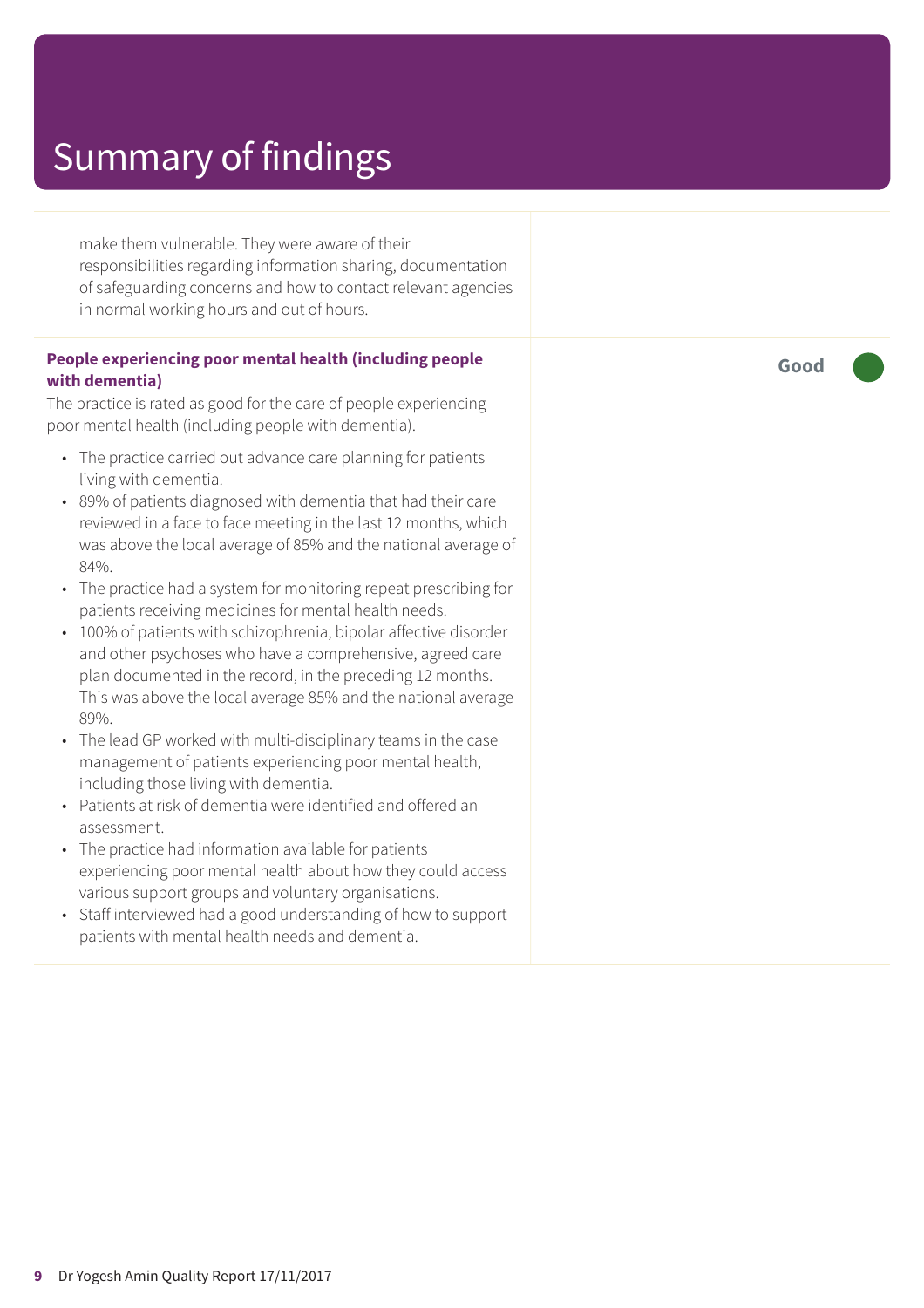### What people who use the service say

The national GP patient survey results were published in July 2017. The results showed the practice was performing above local and national averages. 240 survey forms were distributed and 114 were returned. This represented a response rate of 47.5% above the national average response rate of 38% and 4% of the patient population.

- 97% of respondents described the overall experience of this GP practice as good compared with the CCG average of 84% and the national average of 85%.
- 99% of respondents described their experience of making an appointment as good compared with the CCG average of 72% and the national average of 73%.
- 97% of respondents said they would recommend this GP practice to someone who has just moved to the local area compared to the local average of 76% and the national average of 77%.

As part of our inspection we also asked for CQC comment cards to be completed by patients prior to our inspection. We received nine comment cards which were all positive about the standard of care received. Patients spoke consistently highly about the practice team. They told us the reception staff were always polite, friendly and helpful and the Dr Amin took time to listen to them and consider all their needs explaining their choices and treatment options. They told us they believed he cared about their wellbeing and felt safe.

We spoke with four patients during the inspection; two patients were also members of the patient participation group. They spoke highly of the lead GP and the practice team and said they were all approachable, committed and caring.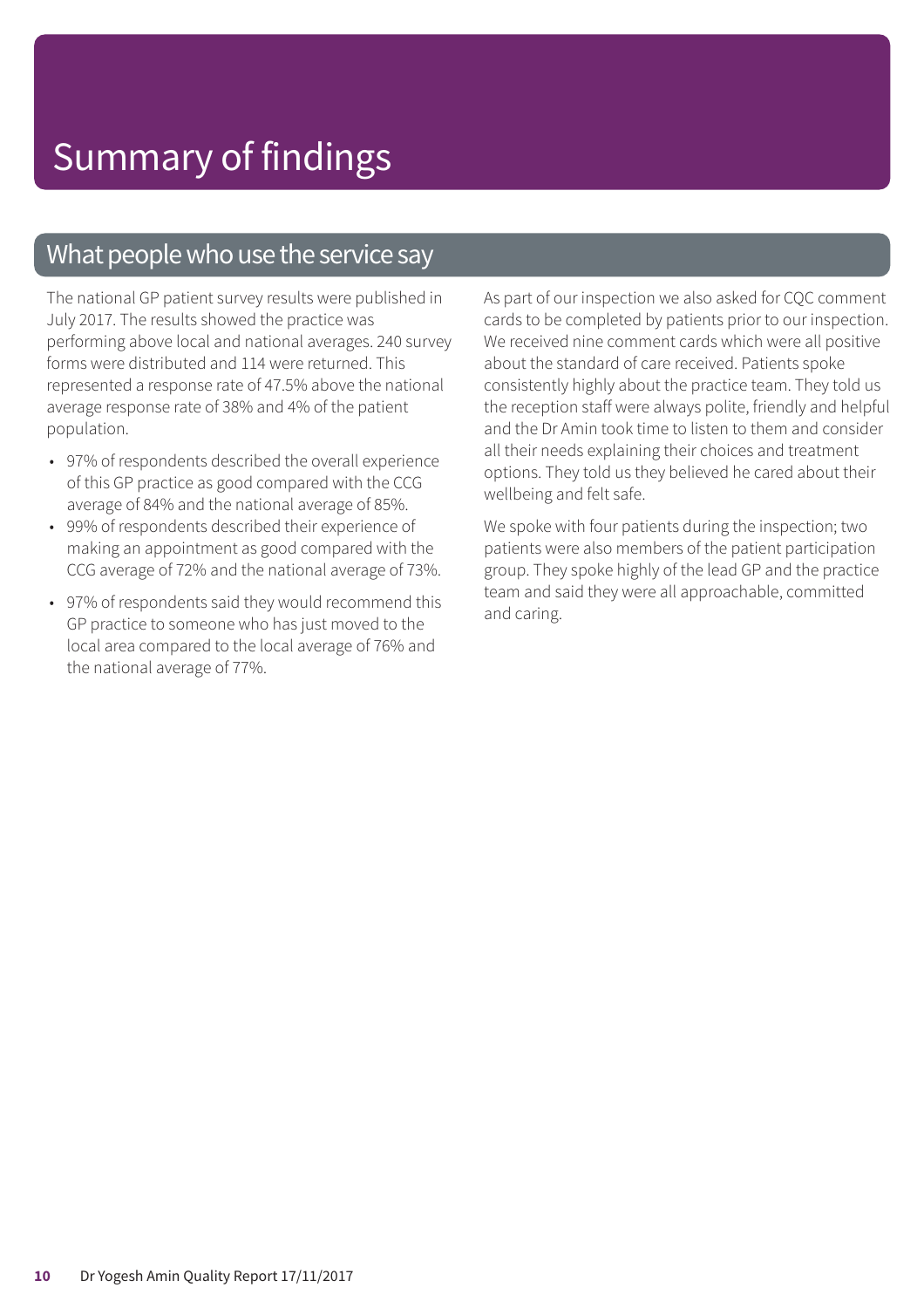

# Dr Yogesh Amin **Detailed findings**

## Our inspection team

#### **Our inspection team was led by:**

Our inspection team was led by a CQC Lead Inspector**.** The team included a GP specialist adviser, a second GP specialist and a practice manager specialist adviser.

## Background to Dr Yogesh Amin

Dr Yogesh Amin (also known as Central Road Surgery) is a single handed General Practitioner (GP) who delivers services from a converted house to patients in the local area of Folkestone, Kent. There are approximately 2,600 patients on the practice list; however they are experiencing an increase in patients registering due to a neighbouring service having closed.

The practice serves a deprived community, which tend to have greater need for health services.. The area also has higher than the local and national averages for people unemployed. Both males and females have below the national life expectancy rates

There is on-site parking and patient areas are accessible to patients with mobility issues, as well as parents with children and babies. The practice is located near bus-stops and the railway station. The practice **patient population age is close to national averages but the surrounding area has a higher than average amount of people living in deprived circumstances.**

**The practice holds a General Medical Service contract. The clinical team consists of a lead GP (male) and a female GP who works one Friday a month. The practice nurse (female) works two mornings a week**

**normally Wednesday and Friday. The GPs and nurse are supported by a practice manager as well as administration and reception staff. A wide range of services are offered by the practice including diabetes** clinics and child immunisations.

Alongside several other local GPs in the South Kent Coast Clinical Commissioning Group (CCG) patients from the practice can also access services between 8am to 8pm at the Queen Victoria Hospital Hub in Folkestone, Kent and an urgent home visit service by a paramedic practitioner via funding from the Prime Minister's Challenge Fund.

Out of hour's services are provided by Primecare. Details of how to access this service are available at the practice.

Services are delivered from:

Central Surgery, 86 Cheriton Road, Folkestone, Kent, CT20 2QH.

The practice has been inspected on three previous occasions. In March 2016 the practice was rated as requiring improvement overall. In February 2017 the practice was rated as inadequate overall, it was placed in special measures and enforcement notices were issued. A follow up inspection was conducted in July 2017 to assess the risks identified in the enforcement notices served on the provider. As a consequence of the visit the provider was found to have complied with the enforcement notices addressing the risks outlined.

## Why we carried out this inspection

We undertook a comprehensive inspection of Dr Yogesh Amin on 8 February 2017 under Section 60 of the Health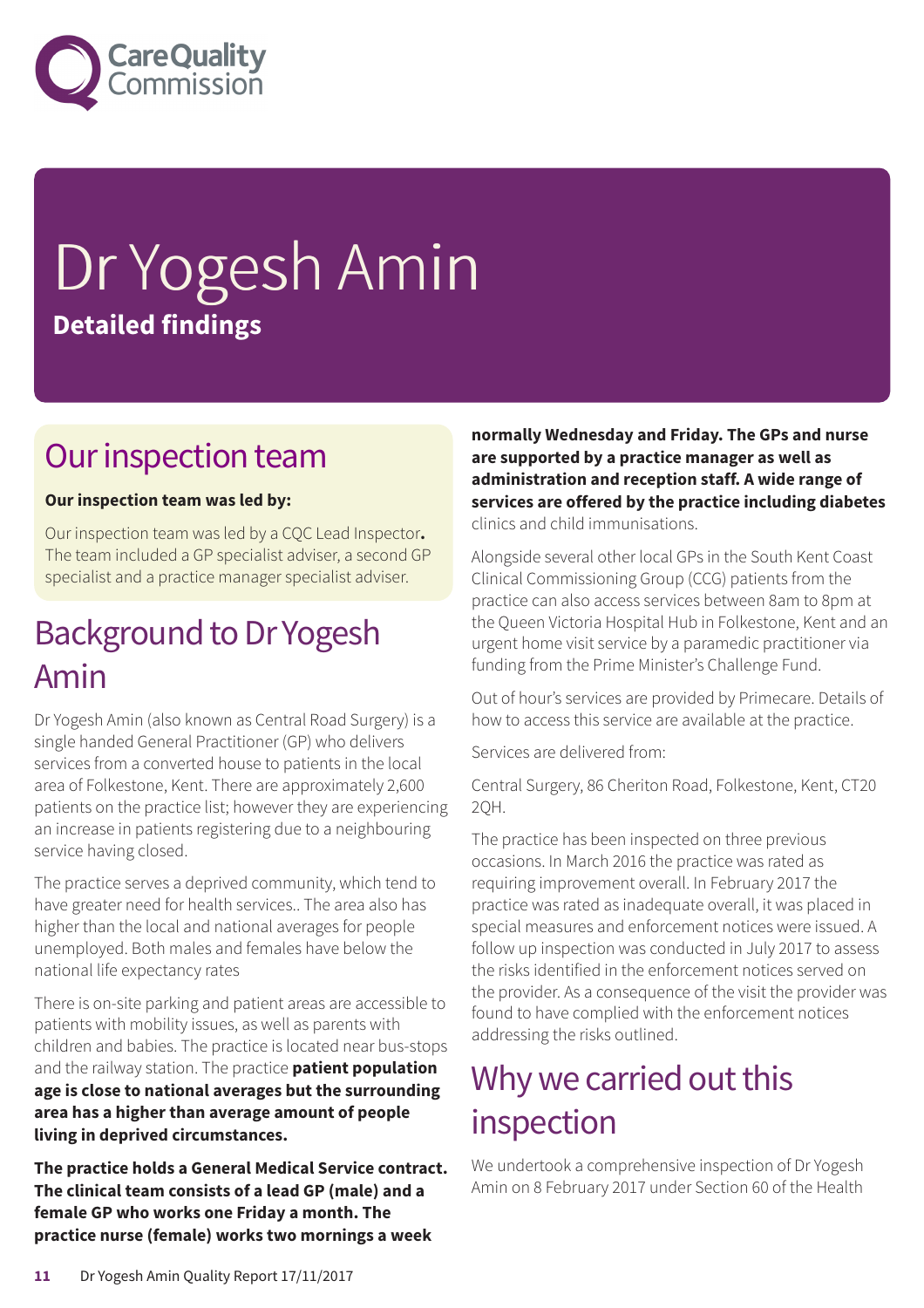# Detailed findings

and Social Care Act 2008 as part of our regulatory functions. The practice was rated as inadequate for providing safe and well led services and was placed into special measures for a period of six months.

We also issued a warning notice to the provider in respect of good governance and informed them that they must become compliant with the law by 15 May 2017. We undertook a follow up inspection on 4 July 2017 to check that action had been taken to comply with legal requirements. The full comprehensive report on the July 2017 inspection can be found by selecting the 'all reports' link for Dr Yogesh Amin on our website at www.cqc.org.uk.

We undertook a further announced comprehensive inspection of Dr Yogesh Amin on 10 October 2017. This inspection was carried out following the period of special measures to ensure improvements had been made and to assess whether the practice could come out of special measures.

### How we carried out this inspection

Before visiting, we reviewed a range of information we hold about the practice. We carried out an announced visit on 10 October 2017. During our visit we:

- Spoke with a range of staff (reception team, administrative staff the GP and practice nurse) and spoke with patients who used the service.
- Observed how patients were being cared for in the reception area.
- Reviewed a sample of the personal care or treatment records of patients.
- Reviewed comment cards where patients and members of the public shared their views and experiences of the service.
- Looked at information the practice used to deliver care and treatment plans.

To get to the heart of patients' experiences of care and treatment, we always ask the following five questions:

- $\cdot$  Is it safe?
- Is it effective?
- Is it caring?
- Is it responsive to people's needs?
- Is it well-led?

We also looked at how well services were provided for specific groups of people and what good care looked like for them. The population groups are:

- older people
- people with long-term conditions
- families, children and young people
- working age people (including those recently retired and students)
- people whose circumstances may make them vulnerable
- people experiencing poor mental health (including people living with dementia).

Please note that when referring to information throughout this report, for example any reference to the Quality and Outcomes Framework data, this relates to the most recent information available to the CQC at that time.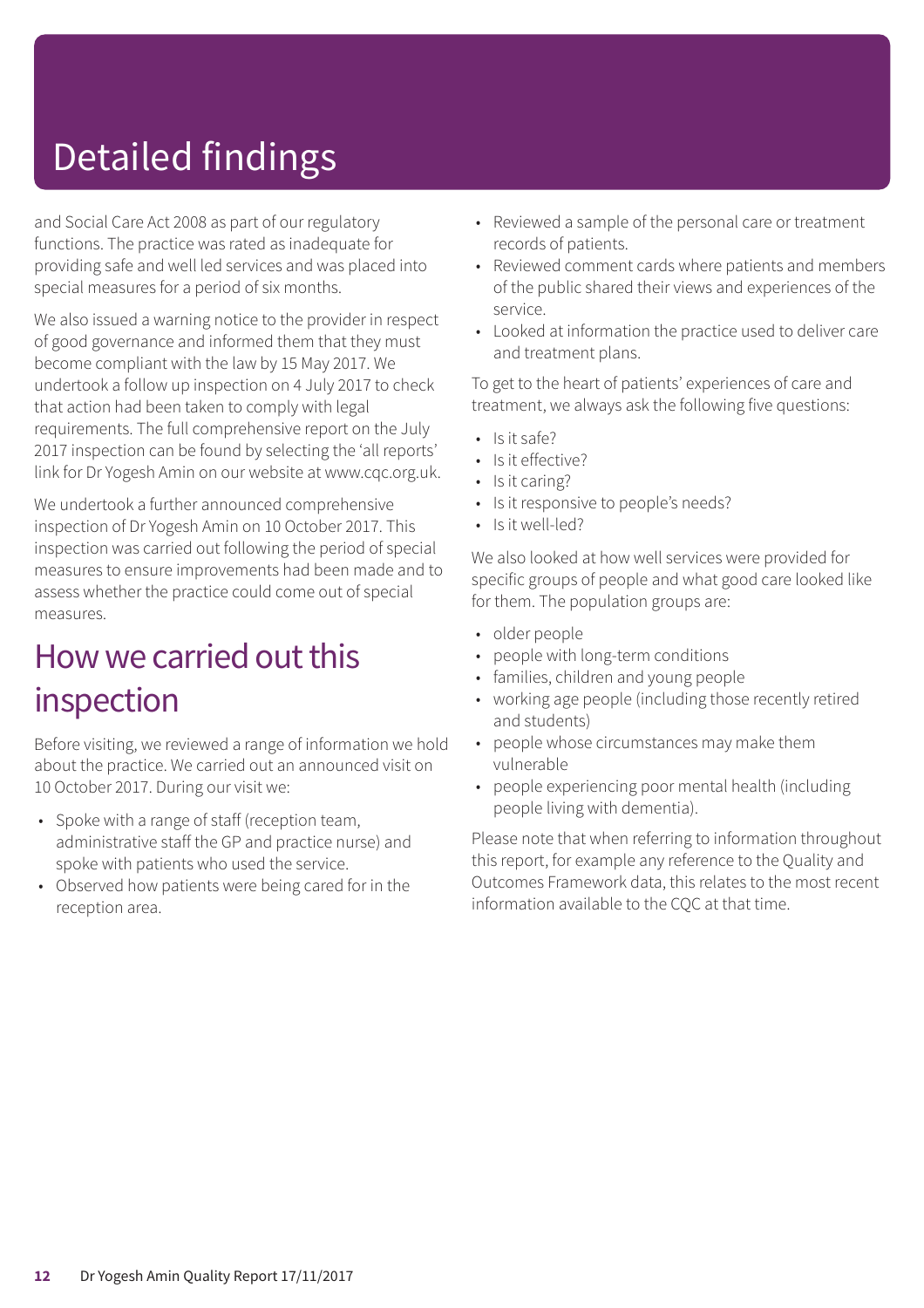## Are services safe?

## **Our findings**

At our previous inspection on 8 February 2017, we rated the practice as inadequate for providing safe services as improvements were required in respect of the management of significant events, medicines, emergency equipment, infection prevention control, employment checks and the assessments of risks and management of them.

These arrangements had significantly improved when we undertook a follow up inspection on 10 October 2017. The practice is now rated as good for providing safe services.

#### **Safe track record and learning**

There was a system for reporting and recording significant events. We found 15 significant events had been recorded since February 2017. These included damage to property, information governance including management of personal data, prescription errors. Staff told us they would inform the practice manager or the lead GP of any incidents and complete the recording form available. The incident recording form supported the recording of notifiable incidents under the duty of candour. (The duty of candour is a set of specific legal requirements that providers of services must follow when things go wrong with care and treatment).

We reviewed five significant incidents. We found that when things went wrong with care and treatment, patients were informed of the incident as soon as reasonably practicable, received reasonable support, truthful information, a written apology and were told about any actions to improve processes to prevent the same thing happening again. For example, the practice had reviewed and made changes to their management of prescriptions in response to an incident. The practice now retained prescriptions for a week after issue to enable them to review the initial request should they be alerted to any concerns. The practice confirmed the issue had not reoccurred following the changes to procedure.

The practice maintained a comprehensive spreadsheet of all their significant events. This included a summary of the incident any learning and actions, preventable factors and trends. The practice told us they had improved their training for staff on procedures.

#### **Overview of safety systems and processes**

The practice had clearly defined and embedded systems, processes and practices to minimise risks to patient safety.

- Arrangements for safeguarding reflected relevant legislation and local requirements. Policies were accessible to all staff. The policies clearly outlined who to contact for further guidance if staff had concerns about a patient's welfare. The lead GP was also the safeguarding lead and provided reports where necessary for other agencies.
- Staff interviewed demonstrated they understood their responsibilities regarding safeguarding and had received training on safeguarding children and vulnerable adults relevant to their role. The GP was trained to child safeguarding level three and the nurse prescriber had received training to level two. The practice followed up on children who failed to attend appointments with the surgery and with secondary care.
- Notices were displayed in the waiting room and in clinical rooms advising patients that chaperones were available if required. All staff who acted as chaperones were trained for the role and had received a Disclosure and Barring Service (DBS) check. (DBS checks identify whether a person has a criminal record or is on an official list of people barred from working in roles where they may have contact with children or adults who may be vulnerable).

The practice maintained appropriate standards of cleanliness and hygiene.

- We observed the premises to be clean and tidy. There were cleaning schedules and monitoring systems in place.
- The lead GP was also the infection prevention and control (IPC) clinical lead. He had received additional training to perform the role. The GP attended link practitioner meetings and had met with the local infection prevention teams to keep up to date with best practice. There was an IPC protocol and staff had received up to date training through eLearning and information shared during team meetings. An annual IPC audit had been undertaken in March 2017 and any improvements identified as a result were actioned.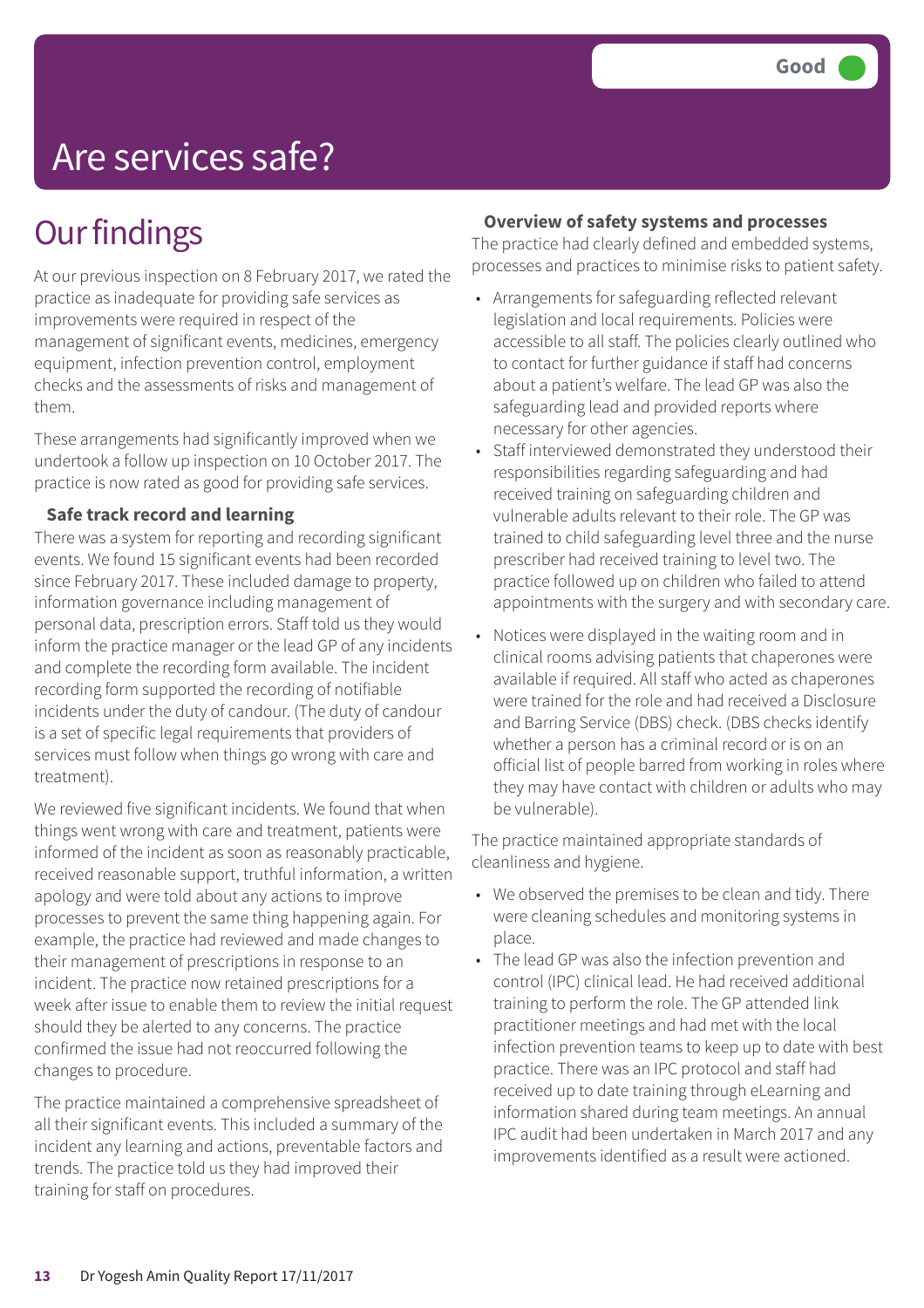## Are services safe?

The arrangements for managing medicines, including emergency medicines and vaccines, in the practice minimised risks to patient safety (including obtaining, prescribing, recording, handling, storing, security and disposal).

- We asked the practice how they managed Medicines and Health Regulatory products Agency (MHRA) alerts and patient safety alerts. The MHRA is sponsored by the Department of Health and provides a range of information on medicines and healthcare products to promote safe practice. The lead GP showed us their records of all MHRA received, searches conducted on their patient clinical record system and told us of checks they had conducted. We checked the practice clinical records to ensure historical and recent alerts had been appropriately actioned.
- There were processes in place for handling repeat prescriptions which included the review of high risk medicines. We reviewed the care of patients receiving two different high risk medicines and found they had been appropriately monitored. The practice also coded patient records to identify when they were in hospital to ensure automatic medicine requests were not authorised.
- The practice was working with the support of the local clinical commissioning group pharmacy team to improve their prescribing behaviour in line with best practice guidelines for safe prescribing. We found the practice had made significant improvements reducing their prescribing of antibiotics.
- Blank prescription forms and pads were securely stored and there were systems to monitor their use.
- The practice nurse was a qualified Independent Prescriber and could therefore prescribe medicines for clinical conditions within their expertise.

The practice had not recruited any personnel since our last inspection in July 2017 when we followed up to check they had met legal requirements. We reviewed three personnel files and found appropriate recruitment checks had been undertaken prior to employment. For example, proof of identification, evidence of satisfactory conduct in previous employments in the form of references, qualifications, registration with the appropriate professional body and the appropriate checks through the DBS.

#### **Monitoring risks to patients**

There were procedures for assessing, monitoring and managing risks to patient and staff safety.

- There was a health and safety policy available and the practice were reviewing their risk assessment in line with the Health and Safety Executive guidance.
- The practice had an up to date fire risk assessment conducted in May 2017 and had carried out regular fire drills. All staff had received training in fire safety and were aware of the evacuation procedures. All the clinical rooms were based on the ground floor and staff knew how to support patients with mobility problems to vacate the premises.
- All electrical equipment was checked in April 2017 to ensure it was safe to use. The equipment had also been calibrated to ensure it was accurate and in good working order.
- The practice had a variety of other risk assessments to monitor safety of the premises such as control of substances hazardous to health and infection control and legionella (Legionella is a term for a particular bacterium which can contaminate water systems in buildings).
- There were arrangements for planning and monitoring the number of staff and mix of staff needed to meet patients' needs. There was a rota system to ensure enough staff were on duty to meet the needs of patients. The practice had an agreement with a neighbouring surgery, Manor Surgery to share clinical resources and cover in the lead GPs absence.

#### **Arrangements to deal with emergencies and major incidents**

The practice had arrangements to respond to emergencies and major incidents.

- There was an instant messaging system on the computers in all the consultation and treatment rooms which alerted staff to any emergency.
- All staff received annual basic life support training.
- The practice had a defibrillator available on the premises and oxygen with adult and children's masks. A first aid kit and accident book was available.
- Emergency medicines were easily accessible to staff in a secure area of the practice and all staff knew of their location. All the medicines we checked were in date and stored securely.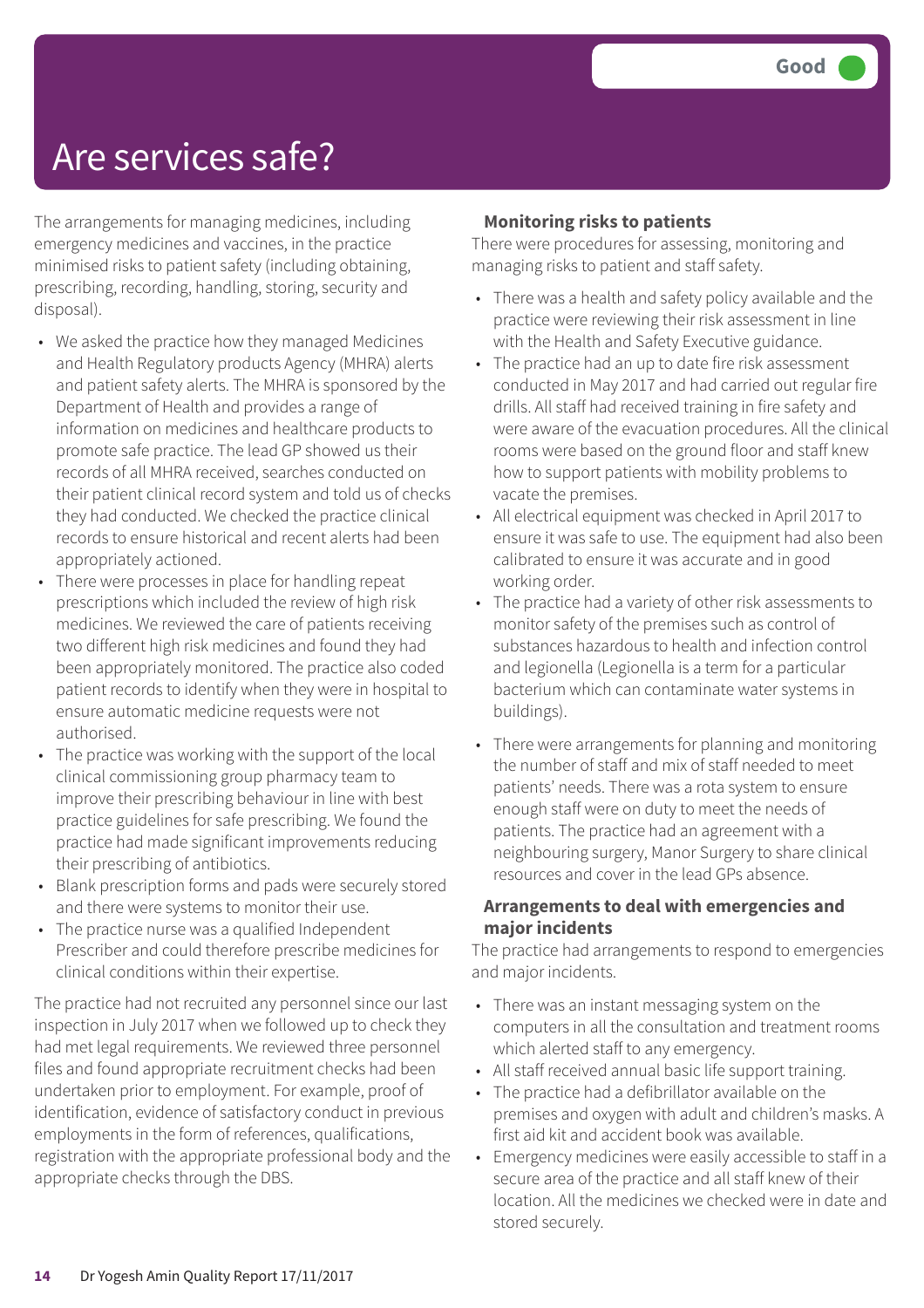## Are services safe?

• The practice had a business continuity plan for major incidents such as power failure or building damage. The plan included emergency contact numbers for staff and staff knew where it was.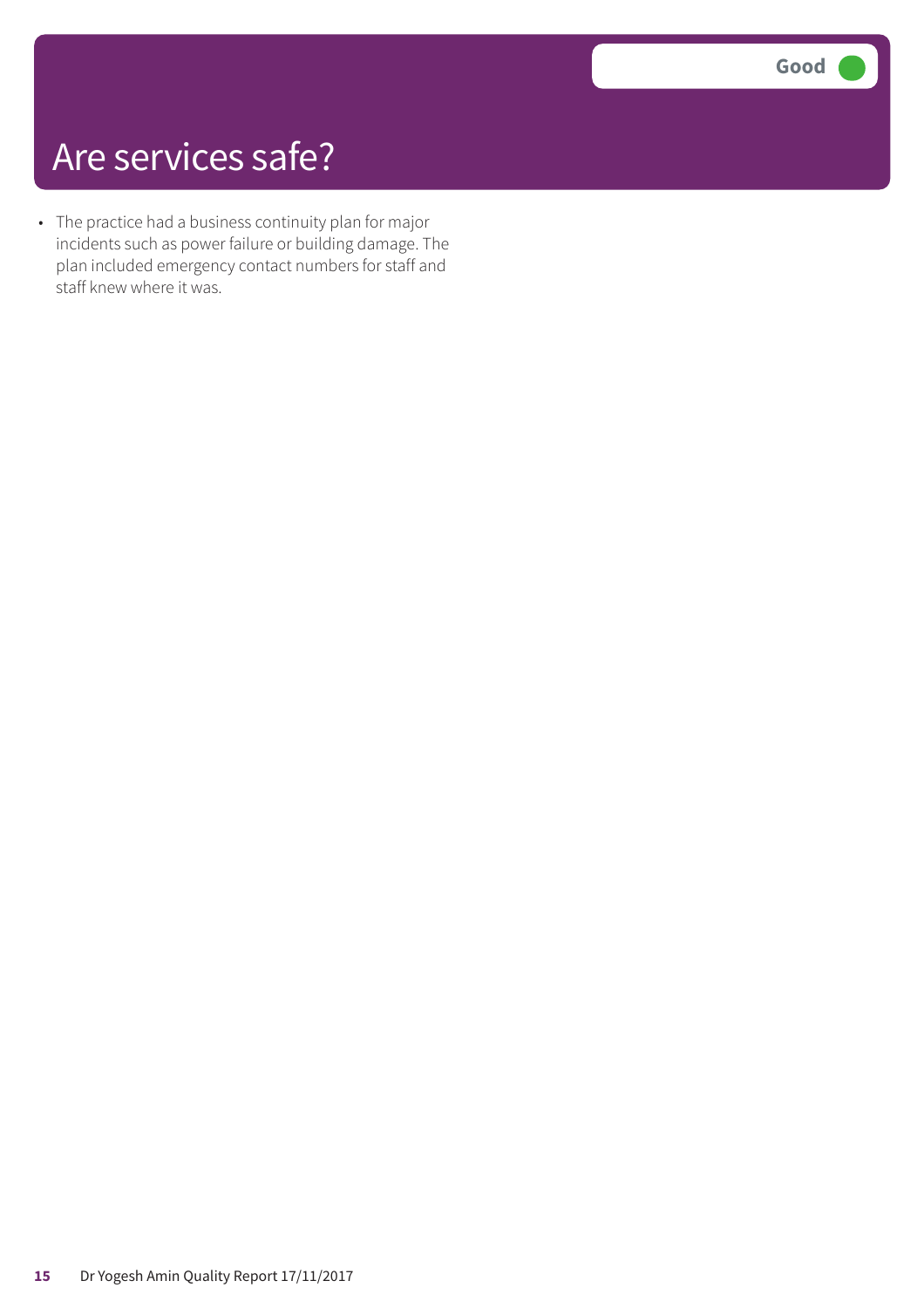## Are services effective?

(for example, treatment is effective)

## **Our findings**

At our previous inspection on 8 February 2017, we rated the practice as requires improvement for providing effective services as improvements were required in respect of the implementation of national guidance, improvements driven by clinical audit and their staff induction process.

These arrangements had significantly improved when we undertook a follow up inspection on 10 October 2017. The practice is now rated as good for providing safe services.

#### **Effective needs assessment**

Clinicians were aware of relevant and current evidence based guidance and standards, including National Institute for Health and Care Excellence (NICE) best practice guidelines. We found they had updated their clinical system and templates to reflect guidance.

#### **Management, monitoring and improving outcomes for people**

The practice used the information collected for the Quality and Outcomes Framework (QOF) and performance against national screening programmes to monitor outcomes for patients. (QOF is a system intended to improve the quality of general practice and reward good practice). The published results for 2015/2016 showed the practice achieved 96% of the total number of points available compared with the clinical commissioning group (CCG) average of 97% and national average of 95%. The practice achieved 99% of the total points available for 2016/2017.

The practice had comparable exception rate to the local and national average, achieving 10% (Exception reporting is the removal of patients from QOF calculations where, for example, the patients are unable to attend a review meeting or certain medicines cannot be prescribed because of side effects).

This practice was not an outlier for any QOF (or other national) clinical targets. Data from 2015/2016 showed:

• Performance for diabetes related indicators were comparable with the national average. For example, the percentage of patients with diabetes, on the register in whom the last IFCC-HbA1C is 64mmol/mol or less in the preceding 12 months. Patients on the diabetic register who had the influenza immunisation had similar to the national average, achieving 92% in comparison with the local average of 81% and the national average 78%.

- The practice achieved above the national average for their management of patients with poor mental health. For example, 100% of their patients with schizophrenia, bipolar affective disorder and other psychoses had a comprehensive care plan documented in their records within the last 12 months, above the local average 85% and 89%.
- The practice achieved above the local and national average for the percentages of their patients diagnosed with dementia receiving a face to face review within the preceding 12 months. They achieved 89% in comparison with the local average of 85% and the national average of 84%.
- The percentage of patients with hypertension having regular blood pressure tests was above achieving 90% and the national average achieving 84% in comparison with 83% nationally.

The provider had undertaken two clinical audits, one relating to the management of patients with dementia and the second observing the referral pathway for patients to access secondary care.

#### **Effective staffing**

Evidence reviewed showed that staff had the skills and knowledge to deliver effective care and treatment.

- The practice had an induction programme for all newly appointed staff. This covered such topics as safeguarding, infection prevention and control, fire safety, health and safety and confidentiality.
- The practice could demonstrate how they ensured role-specific training and updating for relevant staff. Staff administering vaccines and taking samples for the cervical screening programme had received specific training which had included an assessment of competence. Staff who administered vaccines could demonstrate how they stayed up to date with changes to the immunisation programmes.
- The learning needs of staff were identified through a system of appraisals, meetings monthly. Staff had access to appropriate training to meet their learning needs and to cover the scope of their work.
- Staff received training that included: safeguarding, fire safety awareness, basic life support and information governance. Staff had access to and made use of e-learning training modules.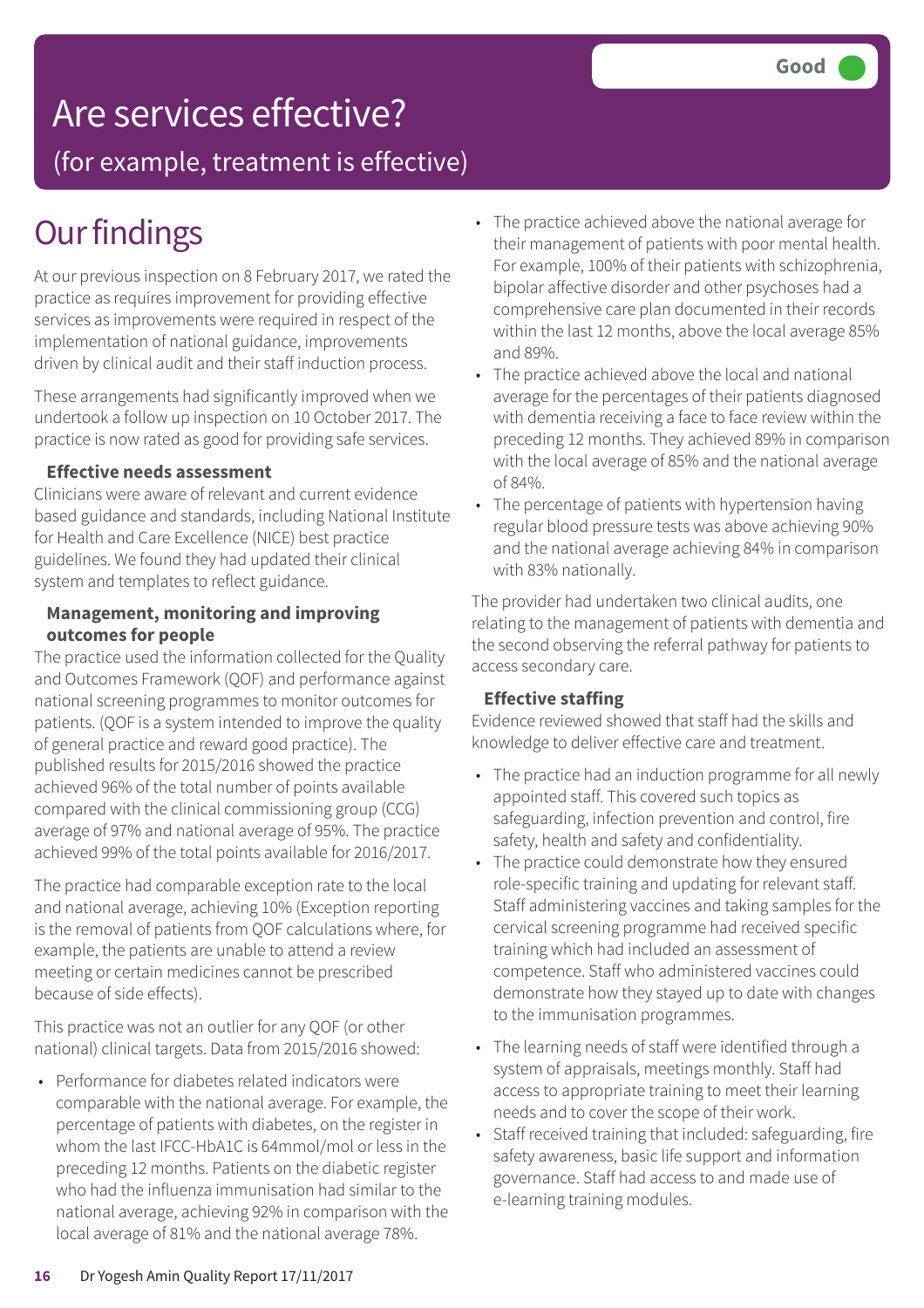## Are services effective?

### (for example, treatment is effective)

#### **Coordinating patient care and information sharing**

The information needed to plan and deliver care and treatment was available to relevant staff in a timely and accessible way through the practice's patient record system.

- We reviewed a sample of patient care plans and found them to be appropriate.
- Clinical results and correspondence were reviewed and actioned daily.
- We found two week cancer referrals were appropriately followed up.

Staff worked together and with other health and social care professionals to understand and meet the range and complexity of patients' needs and to assess and plan ongoing care and treatment. This included when patients moved between services, including when they were referred, or after they were discharged from hospital. Information was shared between services, with patients' consent, using a shared care record.

The practice ensured that end of life care was delivered in a coordinated way which took into account the needs of different patients, including those who may be vulnerable because of their circumstances. We tracked through a patient's record and found their care was well coordinated and the lead GP met six monthly with the hospice nurse.

#### **Consent to care and treatment**

Staff sought patients' consent to care and treatment in line with legislation and guidance.

- Staff understood the relevant consent and decision-making requirements of legislation and guidance, including the Mental Capacity Act 2005.
- When providing care and treatment for children and young people, staff carried out assessments of capacity to consent in line with relevant guidance.

• Where a patient's mental capacity to consent to care or treatment was unclear the GP assessed the patient's capacity and, recorded the outcome of the assessment.

#### **Supporting patients to live healthier lives**

The practice identified patients who may be in need of extra support and signposted those to relevant services. The practice nurse provided health and lifestyle advice including emergency contraception. We spoke to patients who told us how the practice nurse had educated them on their lifestyle choices and assisted them to lose weight.

The practice's uptake for the cervical screening programme was 77%, which was comparable to the national average of 81%. The practice staff told us they contacted patients who failed to attend national screening programmes. We reviewed patient records and saw that the practice repeatedly contacted patients by telephone to rescheduled their appointment or record their wishes to decline the service. Where abnormalities were identified with patient results these were followed up by secondary care. Reception staff showed us how they checked the patient record to ensure the patient had attended appointments with secondary care and the results were documented within their patient record.

Childhood immunisations were carried out in line with the national childhood vaccination programme. Uptake rates for the vaccines given were above CCG/national averages. For example, rates for the vaccines given to under two year olds ranged from 95% to 100% and five year olds from 97% to 100%.

Patients had access to appropriate health assessments arranged by NHS England directly. These included NHS health checks for patients aged 40–74.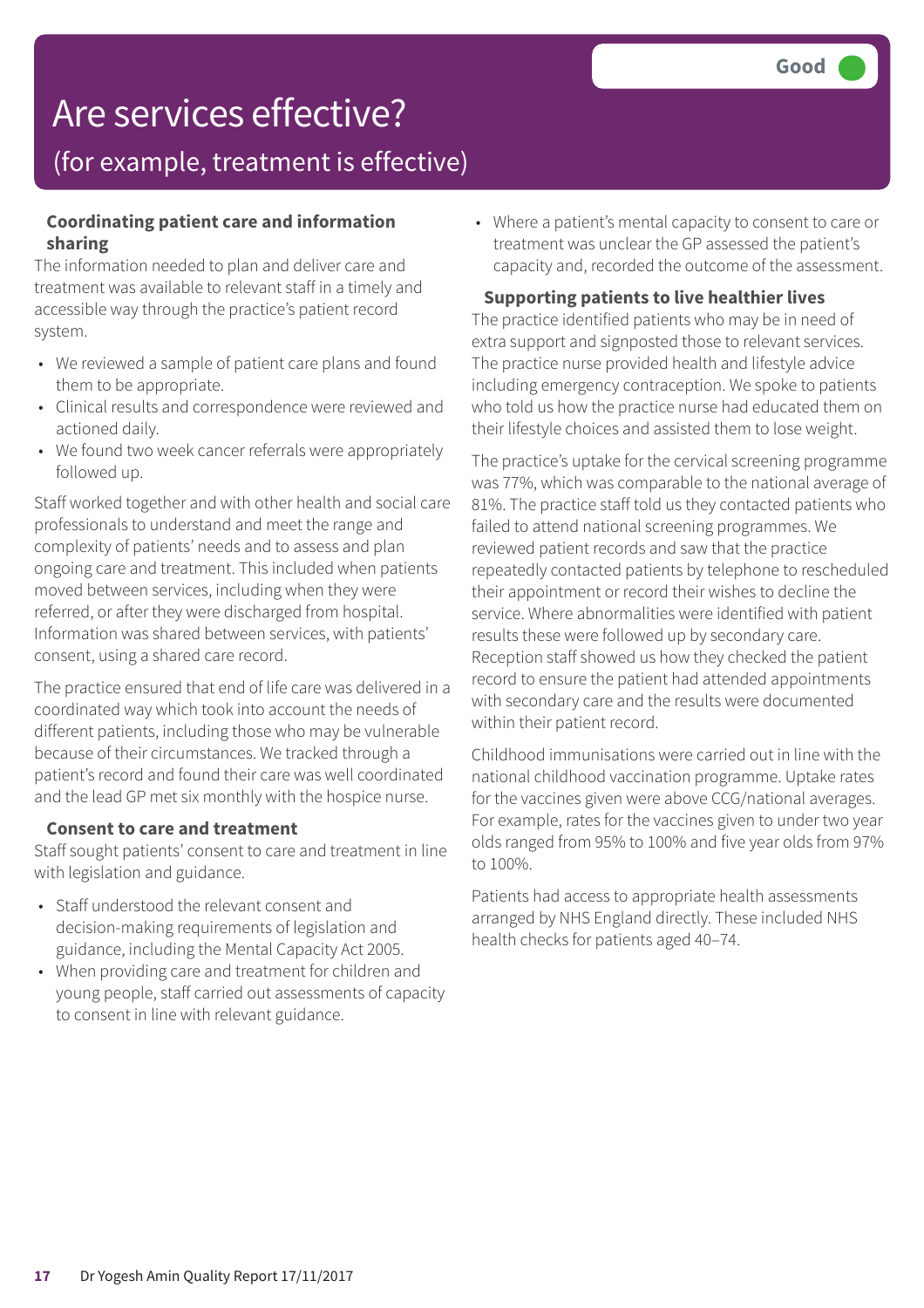# Are services caring?

## **Our findings**

At our previous inspection on 8 February 2017, we rated the practice as good for providing safe services.

On our follow up inspection on 10 October 2017 we found the practice to be good for providing safe services.

**Kindness, dignity, respect and compassion**

During our inspection we observed that members of staff were courteous and very helpful to patients and treated them with dignity and respect.

- Curtains were provided in consulting rooms to maintain patients' privacy and dignity during examinations, investigations and treatments.
- Consultation and treatment room doors were closed during consultations; conversations taking place in these rooms could not be overheard.
- Reception staff knew that if patients wanted to discuss sensitive issues or appeared distressed they could offer them a private room to discuss their needs.

All of the nine patient Care Quality Commission comment cards we received were positive about the service experienced. Patients praised the practice team. They told us the reception staff were always polite, friendly and helpful and Dr Amin took time to listen to them and consider all the needs explaining their choices and treatment options. They told us they believed he cared about their wellbeing and felt safe.

We spoke with four patients; two patients were members of the patient participation group (PPG). They told us they had confidence and trust in the practice team. They found the reception staff helpful and Dr Amin patient, kind and accessible to patients and their families. They told us they were always treated with dignity and respect and staff showed compassion providing help and advice when required.

Results from the national GP patient survey, published in July 2017 showed patients felt they were treated with compassion, dignity and respect. The practice was above average for its satisfaction scores on consultations with GPs and nurses. For example:

• 96% of respondents said the GP was good at listening to them compared with the clinical commissioning group (CCG) average of 85% and the national average of 86%.

- 97% of respondents said the GP gave them enough time compared to the CCG average of 85% and the national average of 86%.
- 100% of respondents said they had confidence and trust in the last GP they saw compared to the CCG average of 95% and the national average of 95%.
- 91% of respondents said the last GP they spoke to was good at treating them with care and concern compared to the local average 83% and the national average of 86%.
- 97% of respondents said the nurse was good at listening to them compared with the clinical commissioning group (CCG) average of 92% and the national average of 91%.
- 94% of respondents said the nurse gave them enough time compared with the CCG average of 94% and the national average of 92%.
- 98% of respondents said they had confidence and trust in the last nurse they saw compared with the CCG average of 97% and the national average of 97%.
- 95% of respondents said the last nurse they spoke to was good at treating them with care and concern compared to the local average of 92% and national average of 91%.
- 98% of respondents said they found the receptionists at the practice helpful compared with the CCG average of 88% and the national average of 87%.

#### **Care planning and involvement in decisions about care and treatment**

Patients told us they felt involved in decision making about the care and treatment they received. They also told us they felt listened to and supported by staff and had sufficient time during consultations to make an informed decision about the choice of treatment available to them. Patient feedback from the comment cards we received was also positive and aligned with these views.

Children and young people were treated in an age-appropriate way and recognised as individuals.

Results from the national GP patient survey, published in July 2017 showed patients responded positively to questions about their involvement in planning and making decisions about their care and treatment. Results were above local and national averages. For example:

• 97% of respondents said the last GP they saw was good at explaining tests and treatments compared with the CCG average of 84% and the national average of 86%.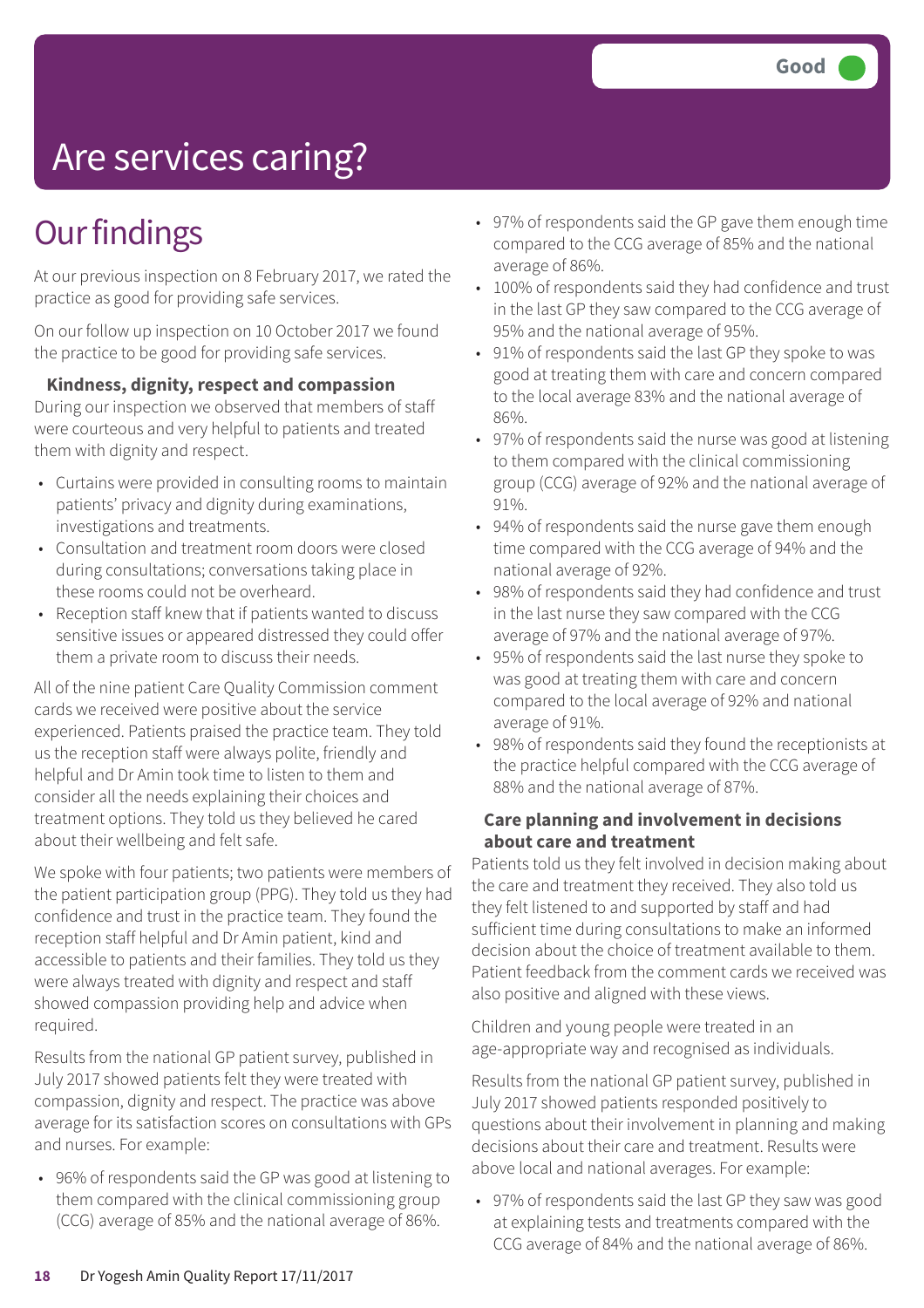## Are services caring?

- 91% of respondents said the last GP they saw was good at involving them in decisions about their care compared to the local average 80% and the national average of 82%.
- 89% of respondents said the last nurse they saw was good at explaining tests and treatments compared with the CCG average of 90% and the national average of 90%.
- 89% of respondents said the last nurse they saw was good at involving them in decisions about their care compared to the local average 86% and the national average of 85%.

The practice provided facilities to help patients be involved in decisions about their care:

- Staff told us that interpretation services were available for patients who did not have English as a first language.
- The practice provided information in an appropriate form to meet their patient's needs.
- The Choose and Book service was used with patients as appropriate. (Choose and Book is a national electronic referral service which gives patients a choice of place, date and time for their first outpatient appointment in a hospital).

#### **Patient and carer support to cope emotionally with care and treatment**

Patient information leaflets and notices were available in the patient waiting area which told patients how to access a number of support groups and organisations.

The practice's computer system alerted GPs if a patient was also a carer. The practice had identified 46 patients as carers (2% of the practice list). The practice staff told us they knew their patients many of whom had been with the practice over a number of years and they treated several members and generations of the same family. They understood some of the difficulties they may experience and tried to provide convenient appointments to minimise disruption to the patient. This was supported in the comments and conversations held with patients. Written information was also available to direct carers to the various avenues of support available to them.

The GP told us they knew their patients and wider friends and families. Staff told us that if families had experienced bereavement, the GP contacted them, sent them a sympathy card and visited where appropriate. Also giving them advice on how to find a support service.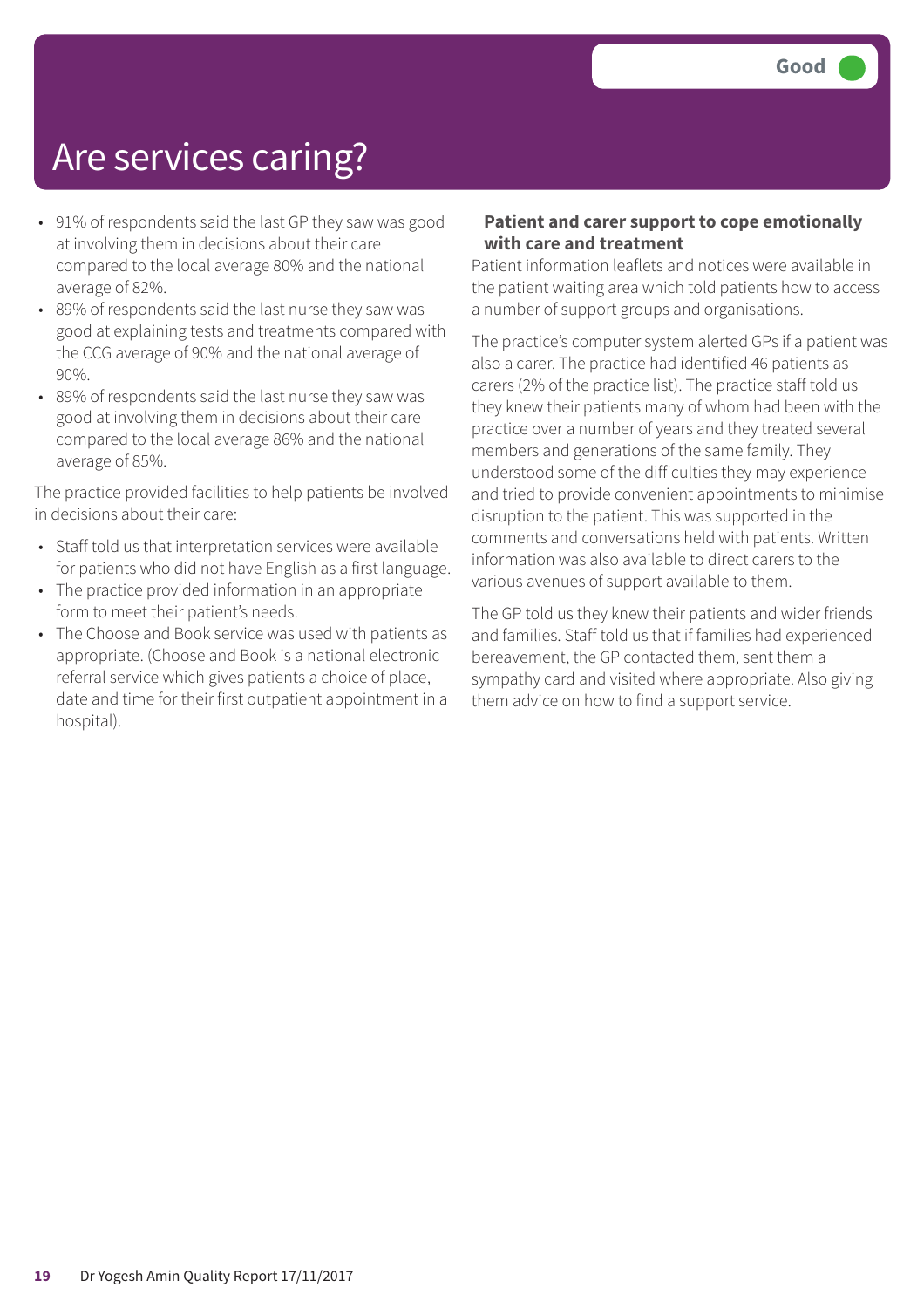# Are services responsive to people's needs?

(for example, to feedback?)

## **Our findings**

At our previous inspection on 8 February 2017, we rated the practice as requires improvement for providing responsive services as improvements were required to improve the accessibility of information on the service and out of hour's provision.

These arrangements had significantly improved when we undertook a follow up inspection on 10 October 2017. The practice is now rated as good for providing safe services.

#### **Responding to and meeting people's needs**

The GP and the practice team understood its population profile and used their understanding to meet the needs of its population:

- Appointments were available in person, online or by the telephone.
- The practice offered appointments until 6.30pm for the convenience of working patients and children who attend school.
- The practice provided their patients with the convenience of electronic prescribing service. Patients could nominate their medicines to be dispensed from a pharmacy of their choice.
- The practice flagged when a patient was in hospital to ensure medicine requests were appropriately reviewed prior to being authorised.
- The practice took account of the needs and preferences of patients with life-limiting progressive conditions. There were early and ongoing conversations with these patients about their end of life care as part of their wider treatment and care planning.
- Same day appointments were available for children and those patients with medical problems that require same day consultation.
- The practice sent text message reminders of appointments.
- Patients were able to receive travel vaccines available on the NHS and were referred to other clinics for vaccines available privately.
- There were accessible facilities, which included interpretation services available.
- The practice clinical system was marked up to identify patient who may benefit from a double appointment. The reception staff used this information to ensure patients received appropriate appointment time to meet their needs.

• The practice has considered and implemented the NHS England Accessible Information Standard. Staff provided examples how they supported patients and their extended families to receive services and information in formats that they can understand and support to help them to communicate.

#### **Access to the service**

The practice was open between 8am to 6.30pm Monday to Friday. Appointments were from 9.10am to 11.30am and in the afternoons from 3.40pm to 5.40pm. No scheduled GP appointments were provided on Thursday afternoon from 1pm. However, the GP could be contacted during this time by telephone and would attend the practice or a patients home as required. Appointments were available with a female GP once a month and patients could be seen at a neighbouring surgery Manor Clinic if they wished to see the GP earlier. The practice prescribing nurse worked two days a week, Wednesday and Friday from 8.30am to 3pm.

Prebookable appointments could be booked with the GP twelve weeks in advance and a month in advance with the prescribing nurse. The next available appointment with the GP was three days and the nurse for a routine appointment was ten days. Urgent appointments were available on the day. The practice reserved two appointments everyday outside of school hours in the event children may require access on the day.

Results from the national GP patient survey, published in July 2017 showed that patient's satisfaction with how they could access care and treatment were above the local and national averages.

- 97% of respondents were satisfied with the practice's opening hours compared with the clinical commissioning group (CCG) average of 84% and the national average of 85%.
- 100% of respondents said they could get through easily to the practice by phone compared to the local average 68% and the national average of 71%.
- 95% of respondents said that the last time they wanted to speak to a GP or nurse they were able to get an appointment compared with the CCG average of 85% and the national average of 84%.
- 97% of respondents said their last appointment was convenient compared with the CCG average of 82% and the national average of 81%.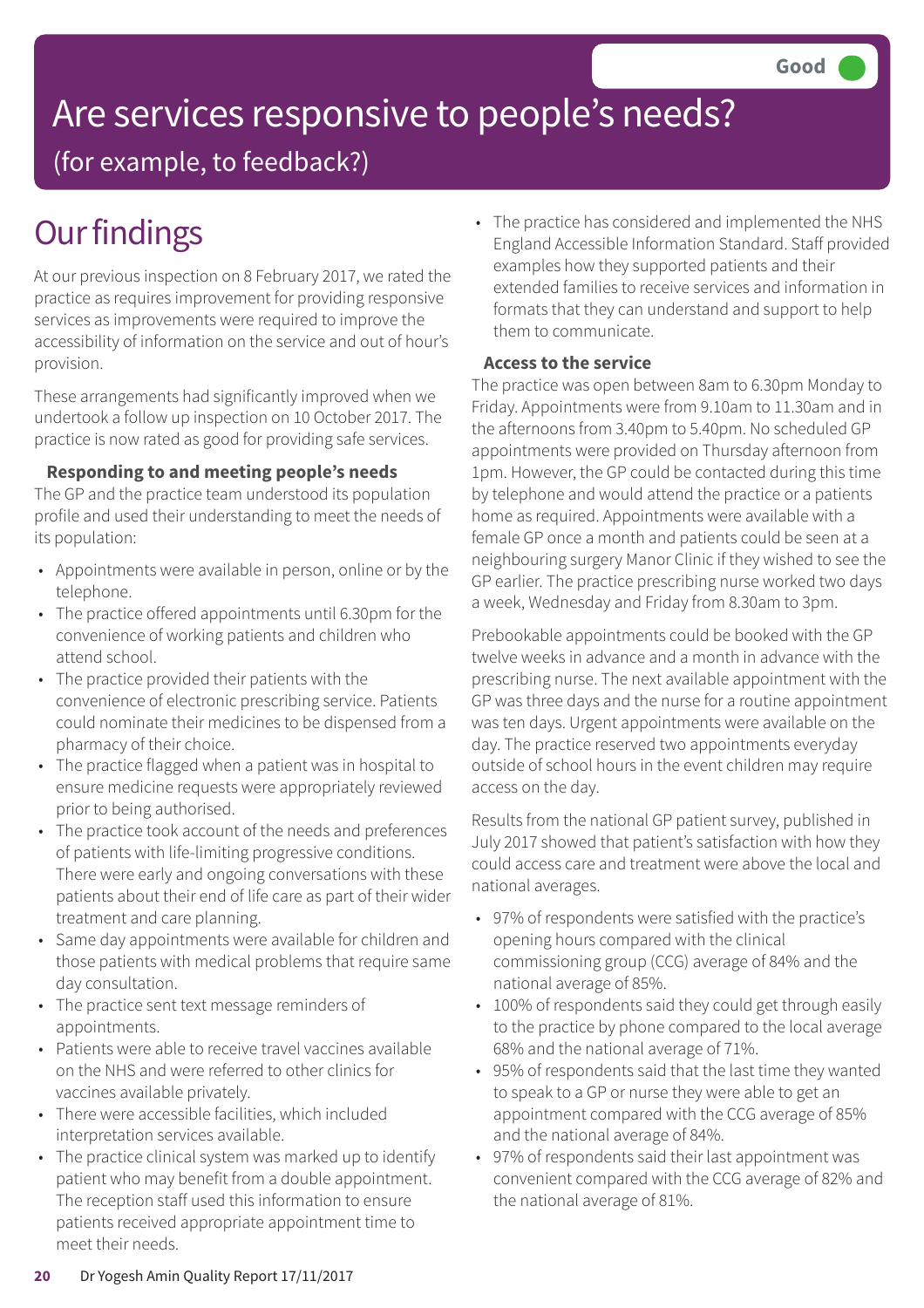# Are services responsive to people's needs?

### (for example, to feedback?)

- 99% of respondents described their experience of making an appointment as good compared with the CCG average of 72% and the national average of 73%.
- 91% of respondents said they don't normally have to wait too long to be seen compared with the CCG average of 61% and the national average of 58%.

Patients told us staff were approachable and receptive and they were able to get appointments when they needed them.

The practice had a system to assess:

- whether a home visit was clinically necessary; and
- the urgency of the need for medical attention.

We spoke to members of the reception team who explained how they notified the GP on receipt of a request for a home visit. In cases where the urgency of need was so great that it would be inappropriate for the patient to wait for a GP home visit, alternative emergency care arrangements were made. Clinical and non-clinical staff were aware of their responsibilities when managing requests for home visits.

#### **Listening and learning from concerns and complaints**

The practice had a system for handling complaints and concerns.

- Its complaints policy and procedures were in line with recognised guidance and contractual obligations for GPs in England.
- The practice manager in partnership with the GP handled all complaints in the practice.
- We saw that information was available to help patients understand the complaints system.

The practice had received two complaints within the last twelve months, relating to staff conduct and clinical response. We looked at both complaints and saw they had been acknowledged and investigated in a timely and appropriate way. An explanation was provided to the complainant and details of how to escalate their complainant if they are dissatisfied by their response. The practice identified lessons where appropriate and shared them with the practice team.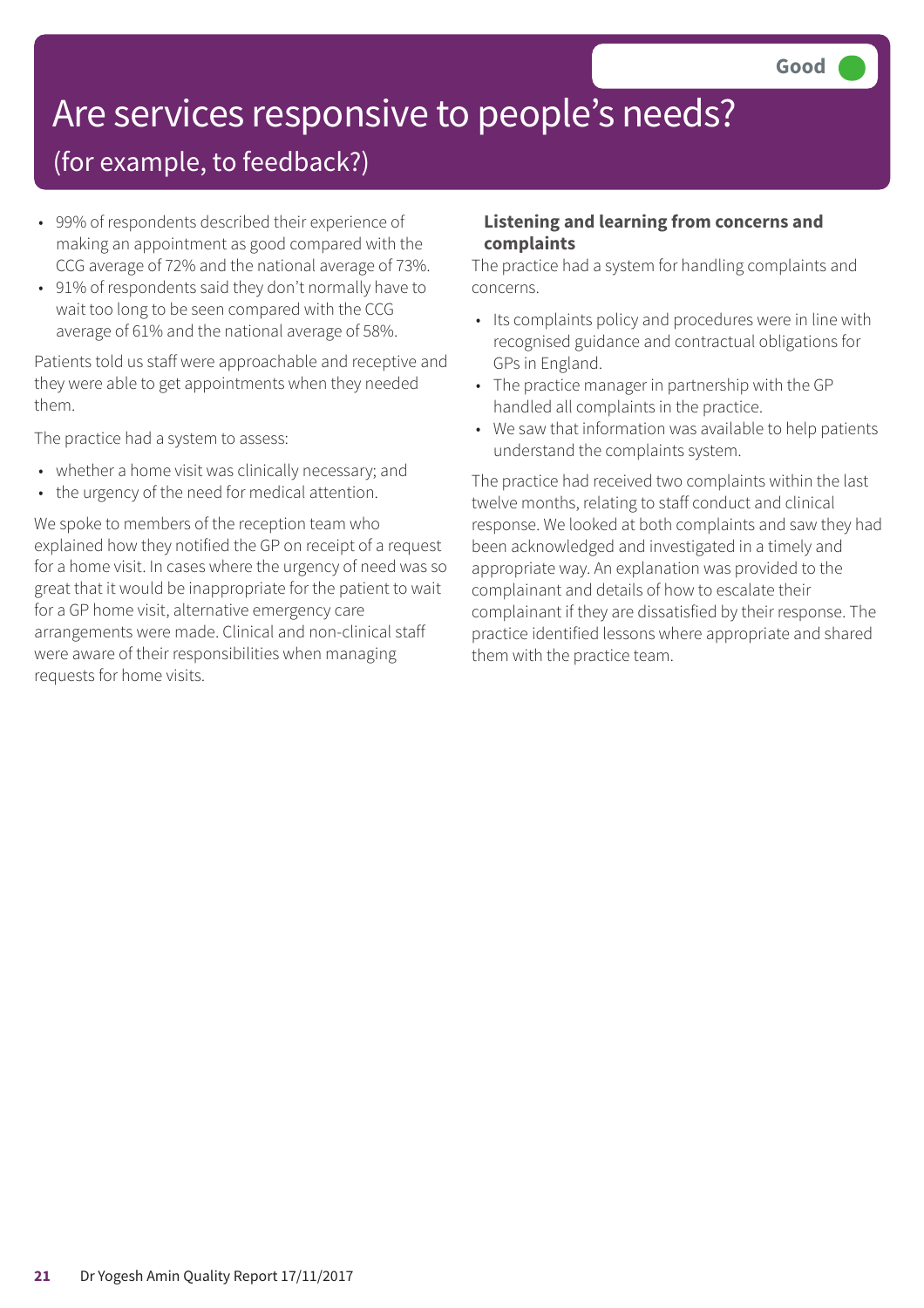## Are services well-led?

(for example, are they well-managed and do senior leaders listen, learn and take appropriate action)

## **Our findings**

At our previous inspection on 8 February 2017, we rated the practice as inadequate for providing well led services as improvements were required in respect of capturing staff and patient views, reporting systems, documenting of meetings and governance systems.

These arrangements had significantly improved when we undertook a follow up inspection on 10 October 2017. The practice is now rated as good for providing safe services.

#### **Vision and strategy**

We found there was clear leadership within the practice by the GP. The GP told us they had planned to retire in 2018 and were intending to join with a neighbouring practice in April 2018. They currently had a memorandum of understanding in place with the practice and were working with NHS England and South Kent Clinical Commissioning Group to manage the service during transition. The GP told us of their commitment to plan for secure high quality personalised care for their patients.

#### **Governance arrangements**

As a sole practitioner the lead GP oversaw the delivery of the strategy and good quality care. There were structures and procedures in place to ensured that:

- There was a clear staffing structure and that staff were aware of their own roles and responsibilities. The GP and nurse had lead roles in key areas.
- Practice specific policies were implemented and were available to all staff. These were updated and reviewed regularly.
- A comprehensive understanding of the performance of the practice was maintained. Practice meetings were held monthly which provided an opportunity for staff to learn about the performance of the practice.
- There were appropriate arrangements for identifying, recording and managing risks, issues and implementing mitigating actions.
- We saw evidence from minutes of a meetings structure that allowed for lessons to be learned and shared following significant events and complaints.

#### **Leadership and culture**

On the day of inspection the lead GP demonstrated they had the experience to run the practice.

The lead GP had worked with the CCG to understand and address areas of practice requiring improvement.

They told us of the increasing demands being placed on their service and had requested their practice list was closed to manage the merging of the practice. Their application had been unsuccessful. Consequently, they told us they were concerned regarding their ability to provide a safe service when they were required to register more patients, many with complex needs. The practice population was in the fourth most deprived decile. Patients living within deprived areas often have greater need for health services. At the time of the inspection they had registered an additional 95 patients within a week.

Staff spoke highly of the commitment and professionalism of the lead GP. They regarded the GP as approachable, always taking time to listen to all members of staff. The GP had spoken to them about proposed changes to the practice and how this may affect them. They told us they felt supported by the GP and trusted them.

The provider was aware of and had systems to ensure compliance with the requirements of the duty of candour. (The duty of candour is a set of specific legal requirements that providers of services must follow when things go wrong with care and treatment). The practice staff were experienced in their role and confident in identifying and reporting notifiable safety incidents. The GP encouraged staff to be openness and honesty and resolve concerns in a timely and transparent manner.

We reviewed the identification and management of significant incidents and found that there were systems to ensure that when things went wrong with care and treatment. The practice gave affected people reasonable support, truthful information and a verbal and written apology.

Staff knew one another and spoke daily. They told us they enjoyed working at the practice and felt supported and valued by all members of the team. There had regular meetings but told us they felt comfortable and confident raising concerns directly.